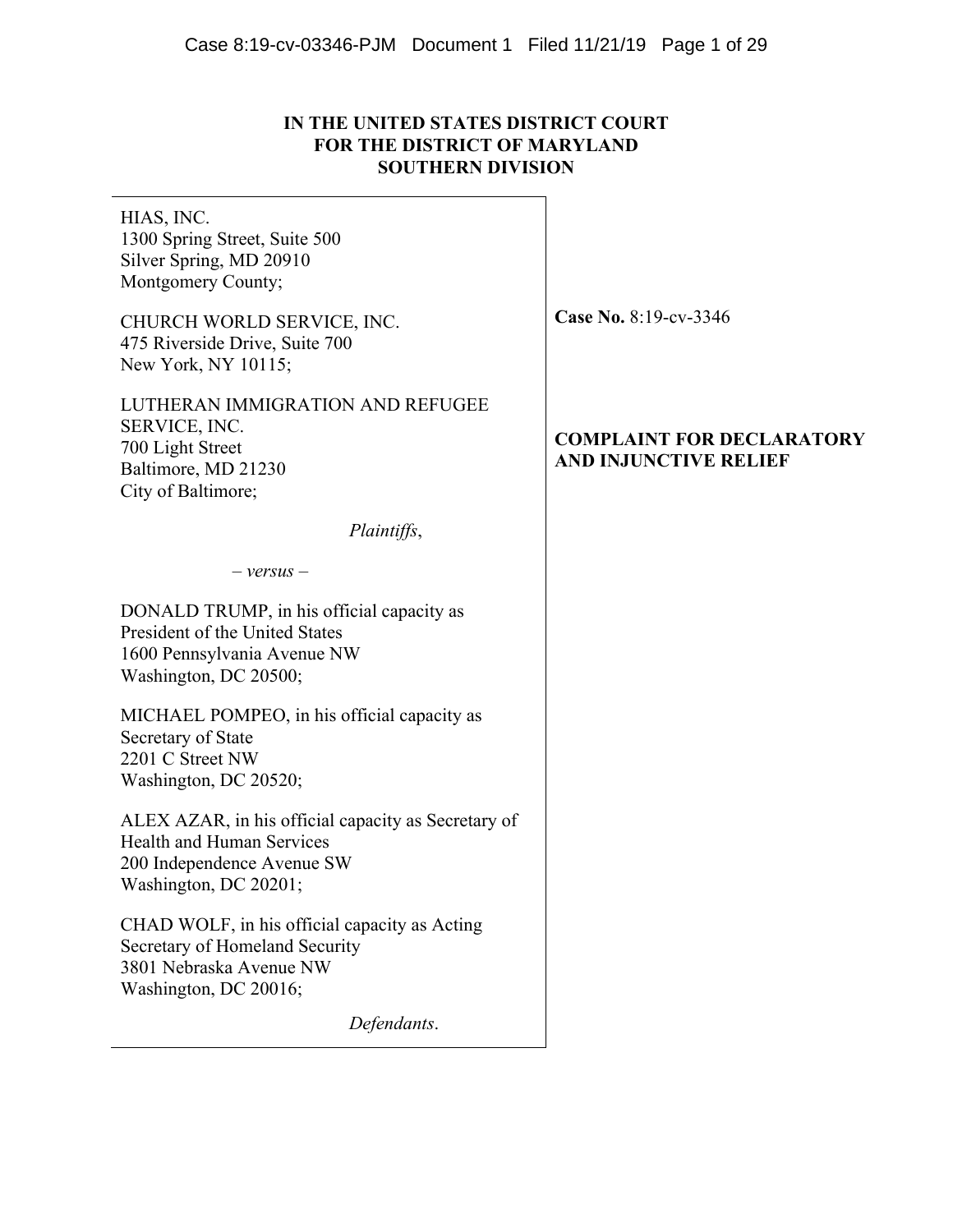### **INTRODUCTION**

1. This lawsuit challenges the President's unprecedented attempt to condition the resettlement of refugees on state and local governments providing advance written consent to refugee resettlement in their jurisdictions, which directly conflicts with the statutory scheme enacted by Congress and core principles of federalism. The President's order and resulting agency actions threaten to deprive thousands of refugees of their best chance to successfully build a new life and to burden thousands of U.S. families who are waiting to reunite with their parents, children, and other relatives fleeing persecution. They threaten to deprive local communities that want to welcome refugees of the opportunity to do so. And they threaten to systematically dismantle the organizations—including Plaintiffs—that have spent decades developing networks, expertise, and resources to carry out the American ideal of welcoming refugees. Accordingly, and in order to stop ongoing irreparable harm and to prevent greater irreparably injury in the future, Plaintiffs seek preliminary injunctive relief on an emergency basis.

2. On September 26, 2019, the President issued an Executive Order entitled "Enhancing State and Local Involvement in Refugee Resettlement" ("Executive Order" or "Order"). Executive Order 13888, 84 Fed. Reg. 52,355 (Sept. 26, 2019). The Order directs that the placement of refugees for resettlement within the United States be preconditioned on written consent from *both* the state and locality. The Order thus establishes a default whereby refugees will not be resettled unless the state and locality take the affirmative step of providing written consent—never before required—to such resettlement. In doing so, the Executive Order contravenes the Refugee Act, exceeds the scope of the Administration's statutory authority, and violates constitutional federalism principles.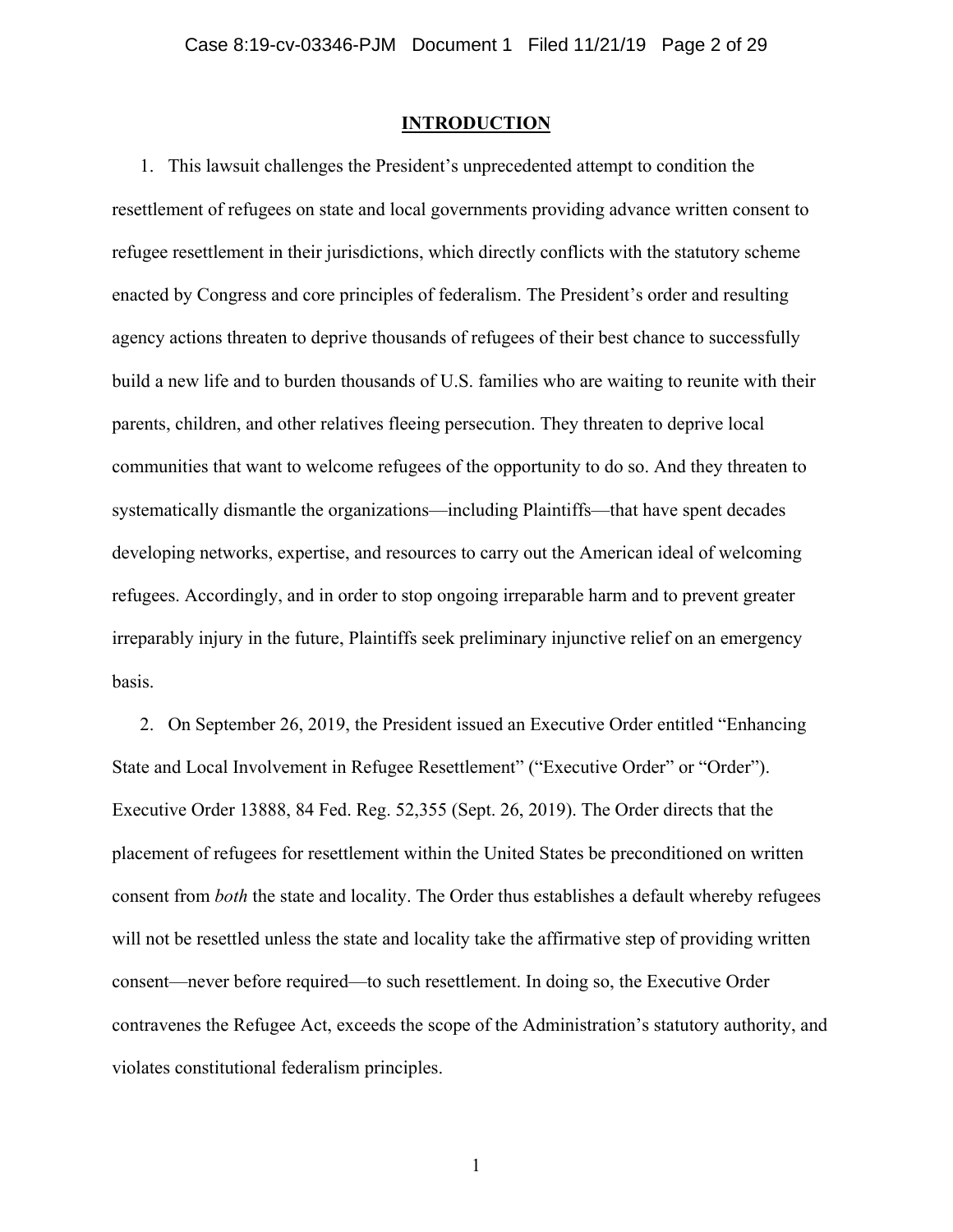### Case 8:19-cv-03346-PJM Document 1 Filed 11/21/19 Page 3 of 29

3. In implementing the Executive Order, the U.S. Department of State ("State Department") announced that in order to continue resettling refugees in the next fiscal year, Plaintiffs must submit a proposal by January 21, 2020, that includes written consent from states and localities where refugees could be resettled. The State Department has charged Plaintiffs with soliciting and obtaining such written consent.

4. The State Department further announced that starting on June 1, 2020, states and localities must both provide written consent for refugee resettlement to continue in their jurisdictions.

5. The Order creates but does not resolve any number of practical problems; for example, it does not define "locality" or specify the local government office or entity required to provide written consent where there are overlapping sub-state jurisdictions. Rather than resolve the many practical concerns raised by the Order, the agencies responsible for implementing it have ignored those issues and shifted the burden for resolving them onto the Plaintiffs, by requiring them to obtain the written consents dictated by the Order if they wish to secure an agreement to continue assisting refugees in resettlement.

6. Plaintiffs HIAS, Church World Service, and Lutheran Immigration and Refugee Service are three faith-based national resettlement agencies that hold agreements with the federal government to assist refugees admitted to the United States in their resettlement. Together with community partners and local, affiliated resettlement agencies throughout the country, Plaintiffs stand ready to welcome refugees as they have done for more than half a century. Plaintiffs and the six other national resettlement agencies provide critical support for newly admitted refugee families, including preparing a home with basic necessities before the family's arrival; organizing donations of clothing, home supplies, and other items based on the family's unique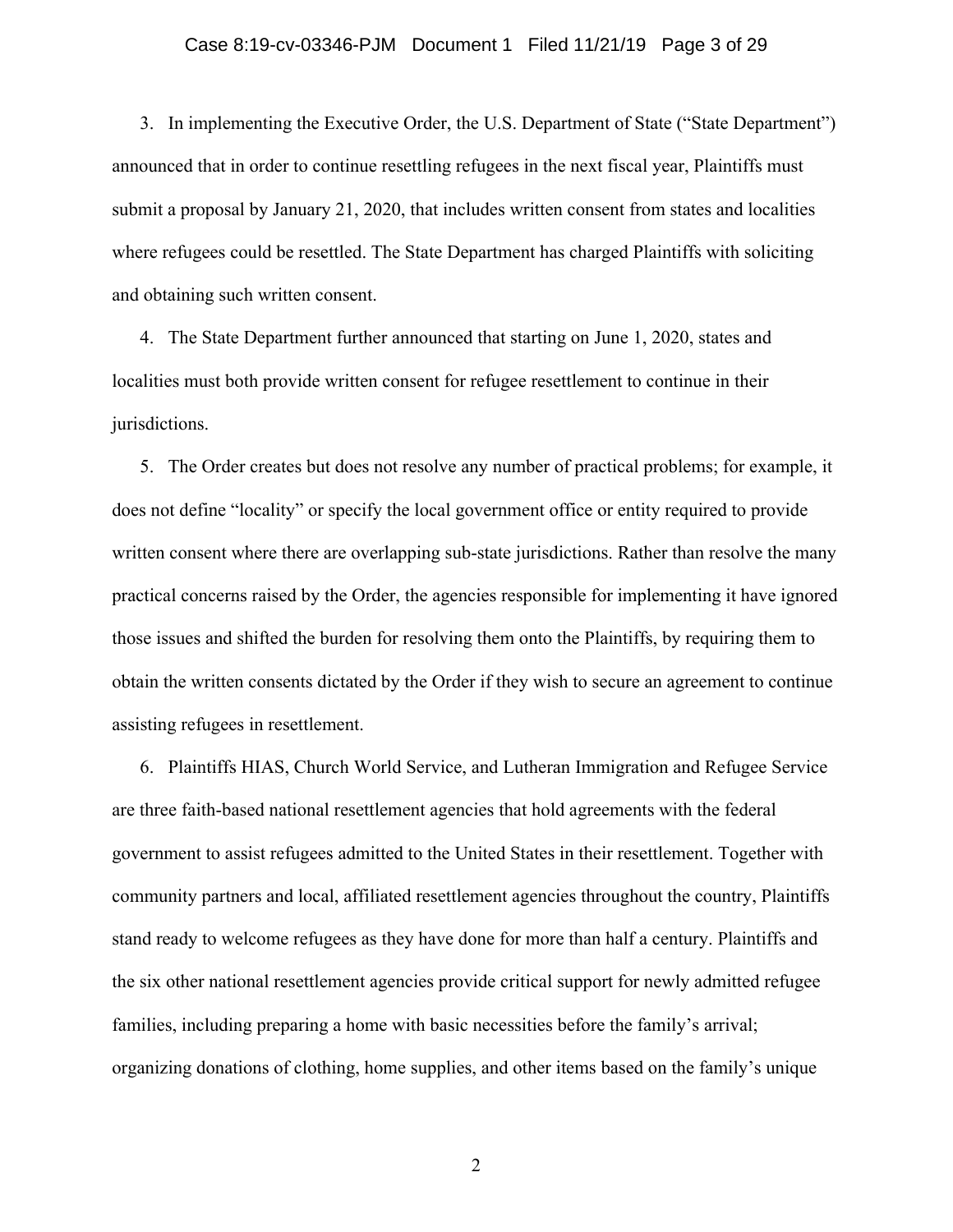### Case 8:19-cv-03346-PJM Document 1 Filed 11/21/19 Page 4 of 29

needs; and even traveling to the airport to welcome the family as they arrive in the United States. After a refugee family is initially resettled, these resettlement agencies provide continued support designed to help refugees adjust to life in America.

7. Plaintiffs and their affiliated organizations have been doing this work for decades. Indeed, Plaintiffs have nearly 300 years of combined experience resettling refugees in the United States, as they were doing so well before the Refugee Act of 1980 statutorily codified their longstanding role. Never in all that time has the resettlement of refugees been contingent on the prior written consent of government officials in the jurisdiction where the refugee is to be resettled. Rather, through the enactment of the Refugee Act, Congress has specified that state and local governments are to be *consulted* in decisions regarding refugee placement. The Refugee Act, moreover, expressly reflects Congress's considered judgment that refugees be resettled with their families, that they have the resources and opportunities necessary to thrive in their new communities, and that while states and localities should be consulted about resettlement, they should not get to decide where or whether refugees are resettled. Neither the federal statutory scheme nor the Constitution leaves room for a state or local veto over refugee resettlement.

8. As a result of the Executive Order and its implementation, Plaintiffs must either seek to satisfy the prior written consent condition—causing a significant diversion of their resources and risk to their nonprofit tax status with uncertain prospects of success—or lose out entirely on securing an agreement that enables Plaintiffs to carry out their missions. Faced with this decision, Plaintiffs are also mindful that the lives of thousands of refugees and the families with whom they hope to reunite in the United States hang in the balance.

9. The Plaintiffs respectfully request that the Court enjoin the Executive Order and its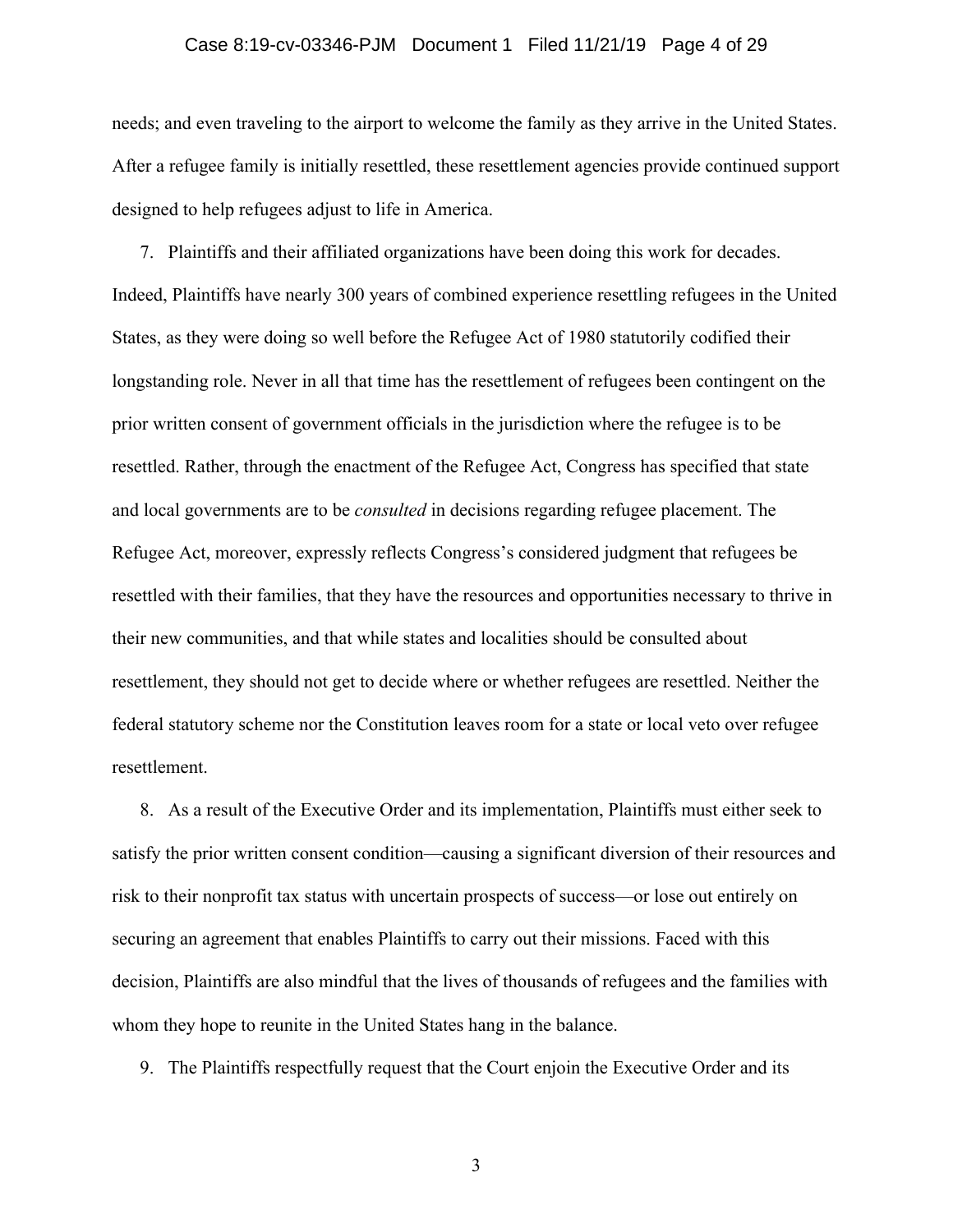implementation, including Defendants' conditioning of refugee placement on the prior written consent of state and local governments.

### **JURISDICTION AND VENUE**

10. This Court has subject matter jurisdiction under 28 U.S.C. § 1331 over Plaintiffs' claims under the U.S. Constitution and federal statutes. The Court has additional remedial authority under 28 U.S.C. §§ 2201-02.

11. Venue is proper under 28 U.S.C. § 1391(e) and Local Rule 501.4.b. Plaintiff HIAS resides in the Southern Division of this District. No real property is involved in this action.

### **PARTIES**

12. Plaintiff HIAS, Inc. is a 501(c)(3) faith-based organization and the world's oldest refugee resettlement agency. HIAS is the American Jewish community's global refugee organization and is one of the nine national refugee resettlement agencies that has an agreement with the State Department to assist with the initial placement and resettlement of refugees. HIAS works towards a world in which all refugees find welcome, safety, and freedom. Founded as the Hebrew Emigrant Aid Society in 1881 to assist Jews fleeing pogroms in Russia and Eastern Europe (and later renamed the Hebrew Immigrant Aid Society), HIAS now serves refugees and persecuted people of all faiths and nationalities around the globe. Since HIAS's founding, the organization has helped more than 4.5 million refugees start new lives. HIAS has offices in 15 countries worldwide, including its headquarters in Silver Spring, Maryland, which is its principal place of business. HIAS provides resettlement services in the United States through 15 affiliates in 11 states.

13. Plaintiff Church World Service, Inc. ("CWS") is a 501(c)(3) faith-based organization committed to serving the world's most vulnerable people through just and sustainable responses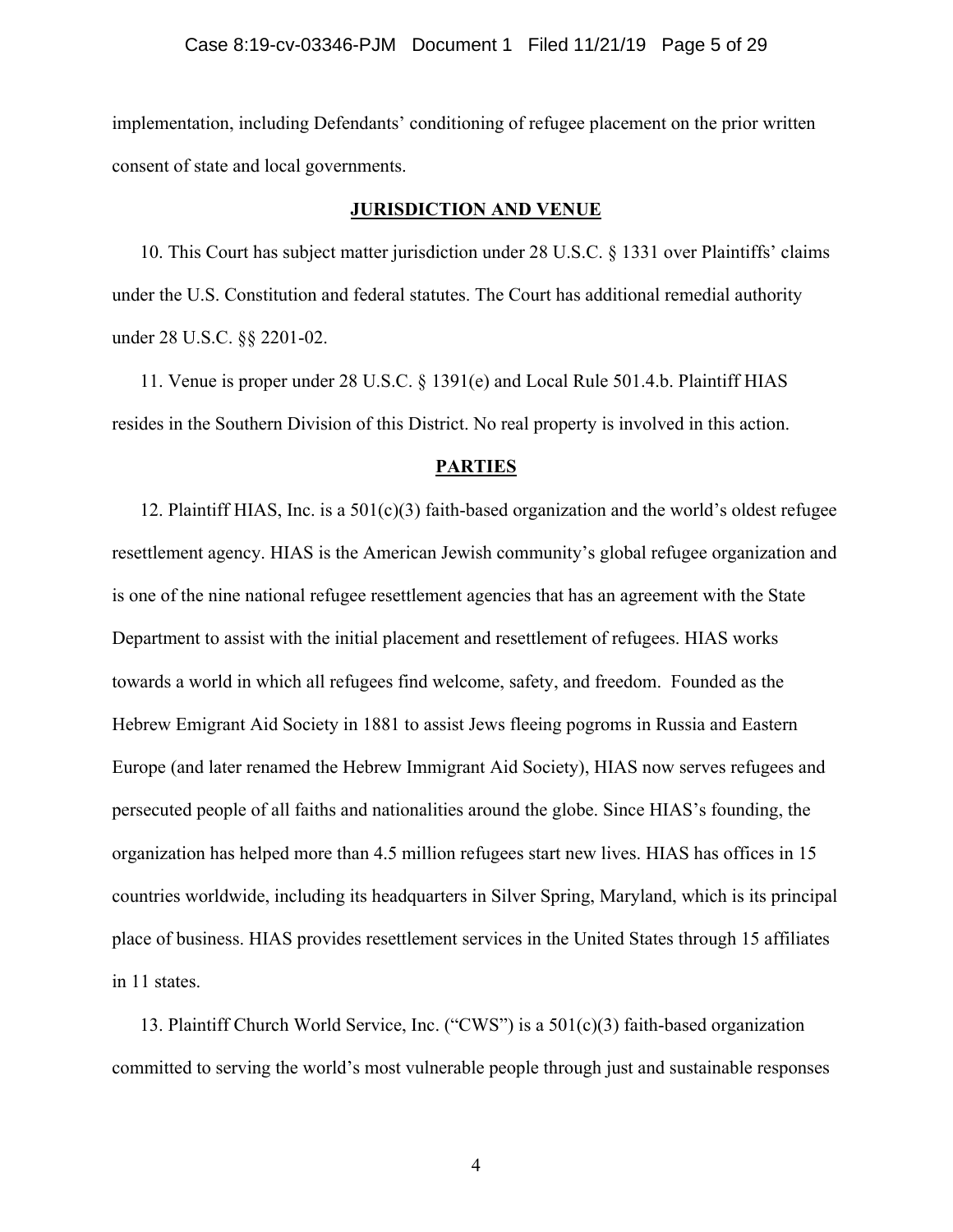### Case 8:19-cv-03346-PJM Document 1 Filed 11/21/19 Page 6 of 29

to hunger, poverty, displacement, and disaster. CWS is one of the nine national refugee resettlement agencies that has an agreement with the State Department to assist with the initial placement and resettlement of refugees. Since its founding in 1946 in the aftermath of the Second World War, CWS has provided assistance and resettlement services to those displaced by violence and discrimination. Within the United States, CWS works to build welcoming communities that support refugees on a path toward self-sufficiency, full integration, and securing a bright future for their families. To date, CWS has helped to resettle more than 860,000 refugees, parolees, and other entrants across the United States. CWS has offices in 8 countries worldwide, including its headquarters in New York City and other domestic offices in Elkhart, Indiana and Washington, D.C. CWS provides resettlement services in the United States in 19 locations in 16 states, either directly or through affiliates.

14. Plaintiff Lutheran Immigration and Refugee Service, Inc. ("LIRS") is a 501(c)(3) faithbased organization dedicated to helping refugees and migrants seek safety and hope in the United States. LIRS is one of the nine national refugee resettlement agencies that has an agreement with the State Department to assist with the initial placement and resettlement of refugees, and one of only two national resettlement agencies that contract with the State Department to assist with the initial placement and resettlement of unaccompanied refugee minors. Since its founding in 1939, LIRS has supported, equipped, and empowered more than half a million refugees resettling in the United States. LIRS is based in Baltimore, Maryland. LIRS provides resettlement services for adult refugees and families through affiliates in 30 locations; and it provides child welfare services under the Unaccompanied Refugee Minor Program through affiliates in 15 locations. In all, LIRS provides services in 23 states and the District of Columbia.

15. Defendant Donald Trump is the President of the United States. He is sued in his official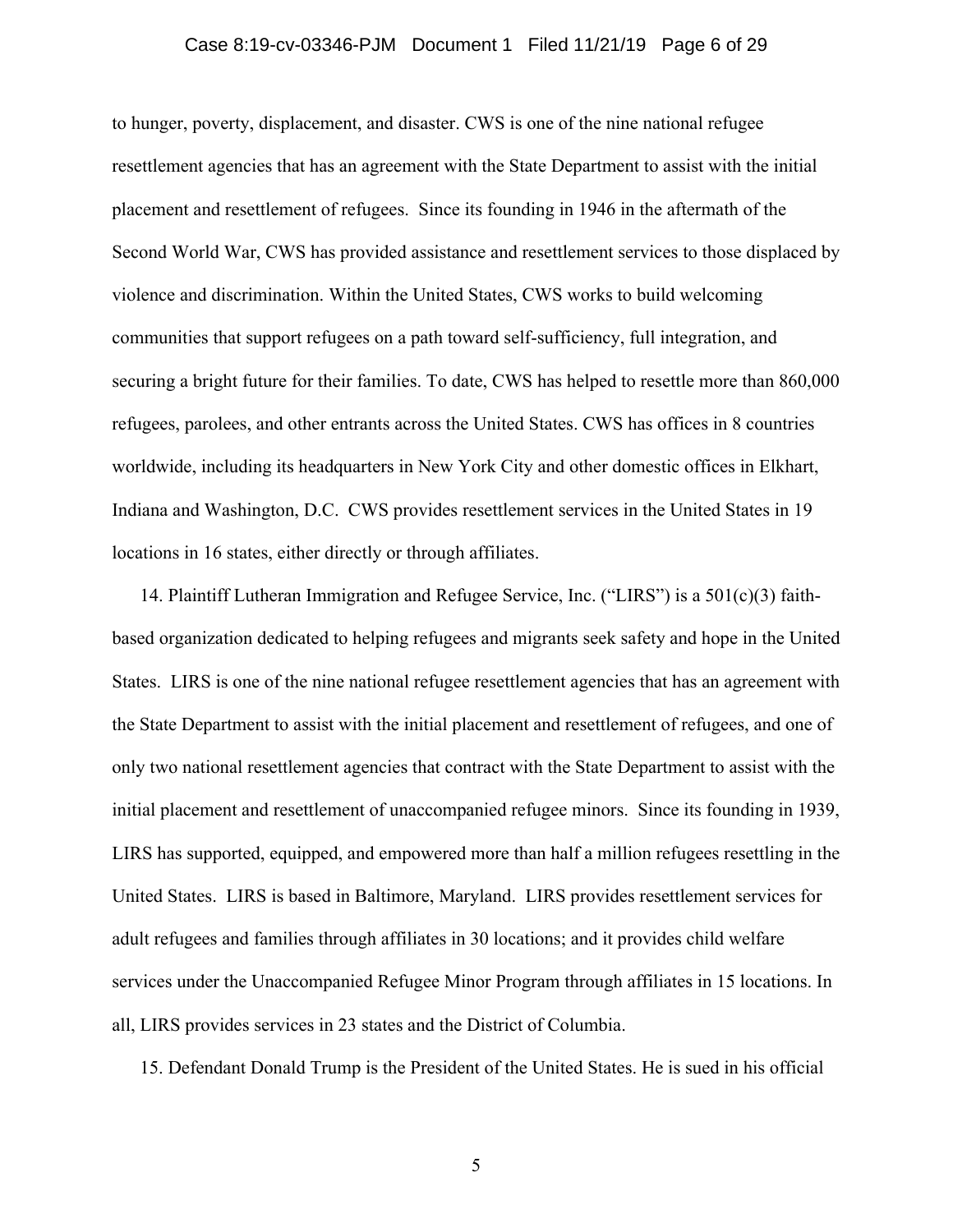### Case 8:19-cv-03346-PJM Document 1 Filed 11/21/19 Page 7 of 29

capacity. In that capacity, he issued the Executive Order challenged in this action.

16. Defendant Michael Pompeo is the Secretary of State and has responsibility for overseeing the enforcement and implementation of the Executive Order by all State Department staff. He is sued in his official capacity.

17. Defendant Alex Azar is the Secretary of Health and Human Services and has responsibility for overseeing the enforcement and implementation of the Executive Order by all Department of Health and Human Services ("HHS") staff. The Office of Refugee Resettlement ("ORR") sits within HHS as part of the Administration for Children and Families. He is sued in his official capacity.

18. Defendant Chad Wolf is the Acting Secretary of Homeland Security and has responsibility for overseeing the enforcement and implementation of the Executive Order by all Department of Homeland Security staff. He is sued in his official capacity.

### **FACTUAL ALLEGATIONS**

#### **Background on the Refugee Act and U.S. Refugee Resettlement**

### *The Refugee Act*

19. The United States Constitution assigns the federal government the exclusive authority to establish law and policy regarding the admission or exclusion of noncitizens, including the exclusive authority to regulate immigration. This authority "derives from various sources, including the Federal Government's power '[t]o establish [a] uniform Rule of Naturalization,' its power '[t]o regulate Commerce with foreign Nations,' and its broad authority over foreign affairs." *Toll v. Moreno*, 458 U.S. 1, 10 (1982) (citations omitted).

20. Pursuant to this authority, Congress has enacted a comprehensive statutory scheme to regulate immigration—the Immigration and Nationality Act ("INA"), 8 U.S.C. § 1101, *et seq.*—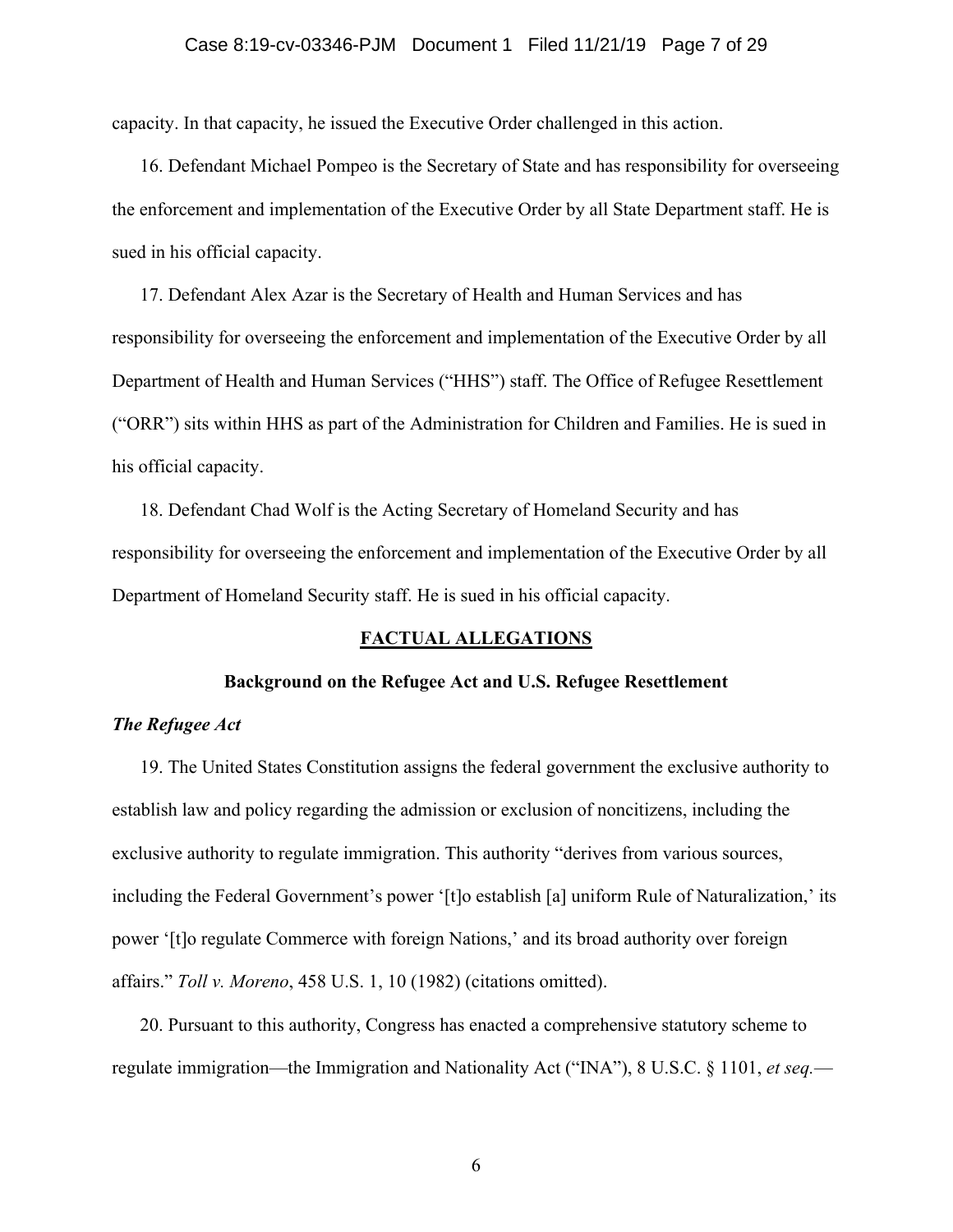### Case 8:19-cv-03346-PJM Document 1 Filed 11/21/19 Page 8 of 29

which empowers various federal agencies to enforce and administer immigration law.

21. Congress amended the INA in 1980 by enacting the Refugee Act, which embodies the U.S. commitment to humanitarian assistance for those fleeing persecution. Refugee Act of 1980 ("Refugee Act"), Pub. L. No. 96-212, 94 Stat. 102 (1980).

22. In enacting the Refugee Act, Congress sought to "provide a permanent and systematic procedure for the admission … of refugees of special humanitarian concern to the United States, and to provide comprehensive and uniform provisions for the effective resettlement and absorption of those refugees who are admitted." *Id.* § 101(b).

23. Through the Refugee Act, Congress declared that "it is the historic policy of the United States to respond to the urgent needs of persons subject to persecution in their homelands," including through resettlement of such persons to this country. *Id.* § 101(a).

24. The Refugee Act sets out detailed policies and procedures that govern the admission and resettlement of refugees in the United States. *See* 8 U.S.C. § 1157, *et seq*.

25. Under U.S. law, and with limited exceptions, a "refugee" is a person fleeing his or her country because of persecution or a well-founded fear of persecution on account of race, religion, nationality, membership in a particular social group, or political opinion. *See* 8 U.S.C. § 1101(a)(42).

26. Per the Refugee Act, each year the President determines, after consultation with Congress, the number of refugees whose resettlement in the United States in the upcoming fiscal year is "justified by humanitarian concerns or is otherwise in the national interest." 8 U.S.C. §  $1157(a)(2)-(3)$ .

27. The Refugee Act also established the Office of Refugee Resettlement ("ORR"), which sits within the Department of Health and Human Services. *See* 8 U.S.C. §§ 1521(a), 1522(b).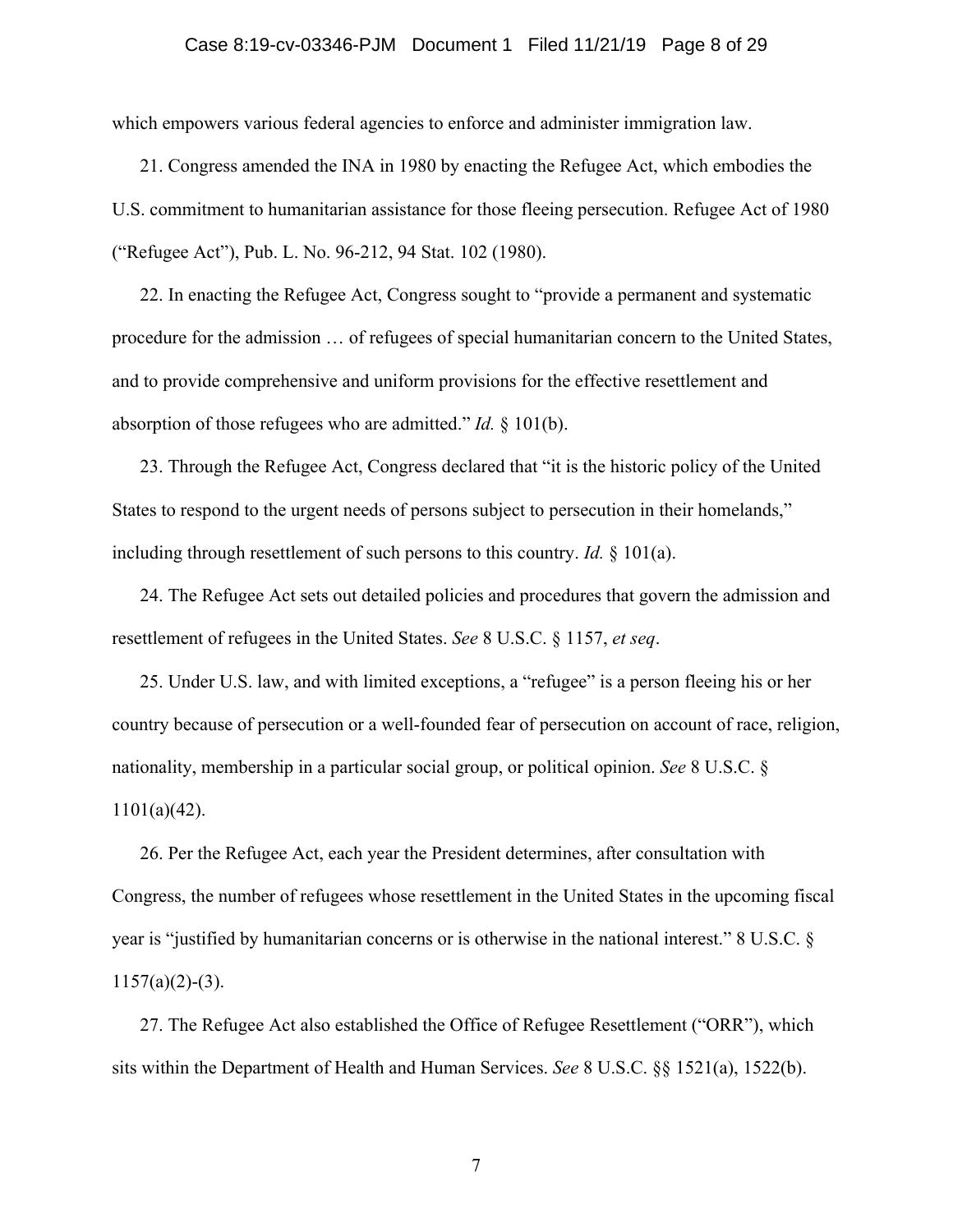### Case 8:19-cv-03346-PJM Document 1 Filed 11/21/19 Page 9 of 29

ORR is responsible for funding and administering federal cash and medical assistance programs for refugees beyond the initial resettlement period. 8 U.S.C. §§ 1521(b), 1522(e)(1).

28. The Refugee Act sets out detailed instructions regarding how it should be determined where admitted refugees are to be resettled within the United States.

29. Congress identified specific factors that federal agencies charged with making initial placement decisions *must* consider in administering the program. These include: (1) the proportion of refugees to the general population in the area; (2) the availability of employment opportunities, affordable housing, and public and private resources; (3) the likelihood of refugees in the area becoming self-sufficient; (4) the likelihood of secondary migration of refugees from the area; and (5) the views of the nonprofit organizations (including Plaintiffs) who provide resettlement services to refugees. *See, e.g.*, 8 U.S.C. §§ 1522(a)(2)(C)(iii)(I)-(IV), 1522(a)(2)(A).

30. The Refugee Act also requires federal agencies<sup>1</sup> to consult with relevant stakeholders about the refugee placement process. This includes the Resettlement Agencies and their affiliates as well as state and local governments.  $8 \text{ U.S.C. }$   $\S\S 1522(a)(2)(A), (D)$ .

31. For example, the Act provides that the agencies "shall consult regularly (not less than quarterly) with State and local governments and private nonprofit voluntary agencies concerning the sponsorship process and the intended distribution of refugees among the States and localities before their placement in those States and localities." *Id.* § 1522(a)(2)(A).

<sup>&</sup>lt;sup>1</sup> The Refugee Act permits the President to reassign the statutory authority of the Director of the Office of Refugee Resettlement to administer the Reception and Placement Program to another office. 8 U.S.C. § 1522(b)(1)(B). President Carter determined that the Department of State should exercise that authority; ever since, the Department of State's Bureau of Populations, Refugees, and Migration has administered the Reception and Placement Program. Accordingly, this Complaint refers to the State Department's responsibility to make grants or contracts with Resettlement Agencies "consistent with the objectives of [8 U.S.C. § 1522]." *Id.*  $§ 1522(b)(1)(A).$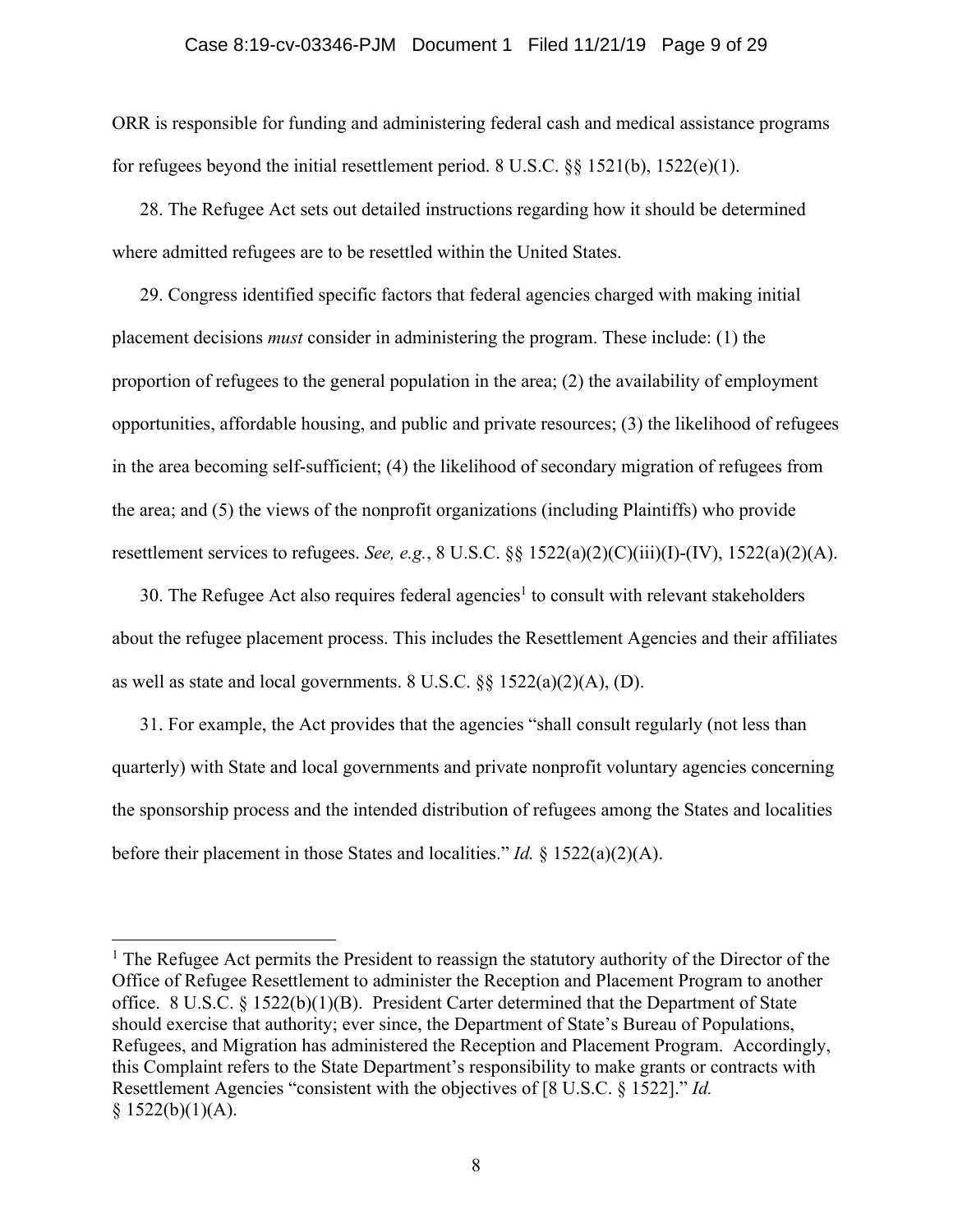### Case 8:19-cv-03346-PJM Document 1 Filed 11/21/19 Page 10 of 29

32. The Act also provides that "[w]ith respect to the location of placement of refugees *within* a State"—but only within a State—"the [agencies] shall, consistent with such policies and strategies and to the maximum extent possible, take into account recommendations of the State." *Id.* § 1522(a)(2)(D) (emphasis added).

33. The legislative history of these statutory provisions confirms that this consultation requirement was "not intended to give States and localities any veto power over refugee placement decisions, but rather to ensure their input into the process and to improve their resettlement planning capacity." H.R. Rep. No. 99-132, at 19 (1985).

34. Congress has provided that assistance and services are to be provided to refugees "without regard to race, religion, nationality, sex, or political opinion." 8 U.S.C.  $\S 1522(a)(5)$ . ORR's regulations also incorporate this prohibition. *See* 45 C.F.R. § 400.5(g). Similarly, under their agreements with the State Department, Plaintiffs must carry out their refugee resettlement services in accordance with Title VI of the Civil Rights Act of 1964.

35. The United States has also ratified the 1967 Protocol Relating to the Status of Refugees, 19 U.S.T. 6223, which bound the United States to respect Articles 2 through 34 of the 1951 International Convention Relating to the Status of Refugees. Under the Protocol, the United States must respect a series of international obligations concerning the treatment and resettlement of refugees, including honoring the rights of refugees to choose their place of residence within their host country and to move freely within that country. *See* Art. 26 of the 1951 Convention Relating to the Rights of Refugees, 19 U.S.T. 6223.

#### *The U.S. Refugee Admissions Program*

36. The U.S. Refugee Admissions Program is managed by the State Department with the Department of Homeland Security and the Department of Health and Human Services.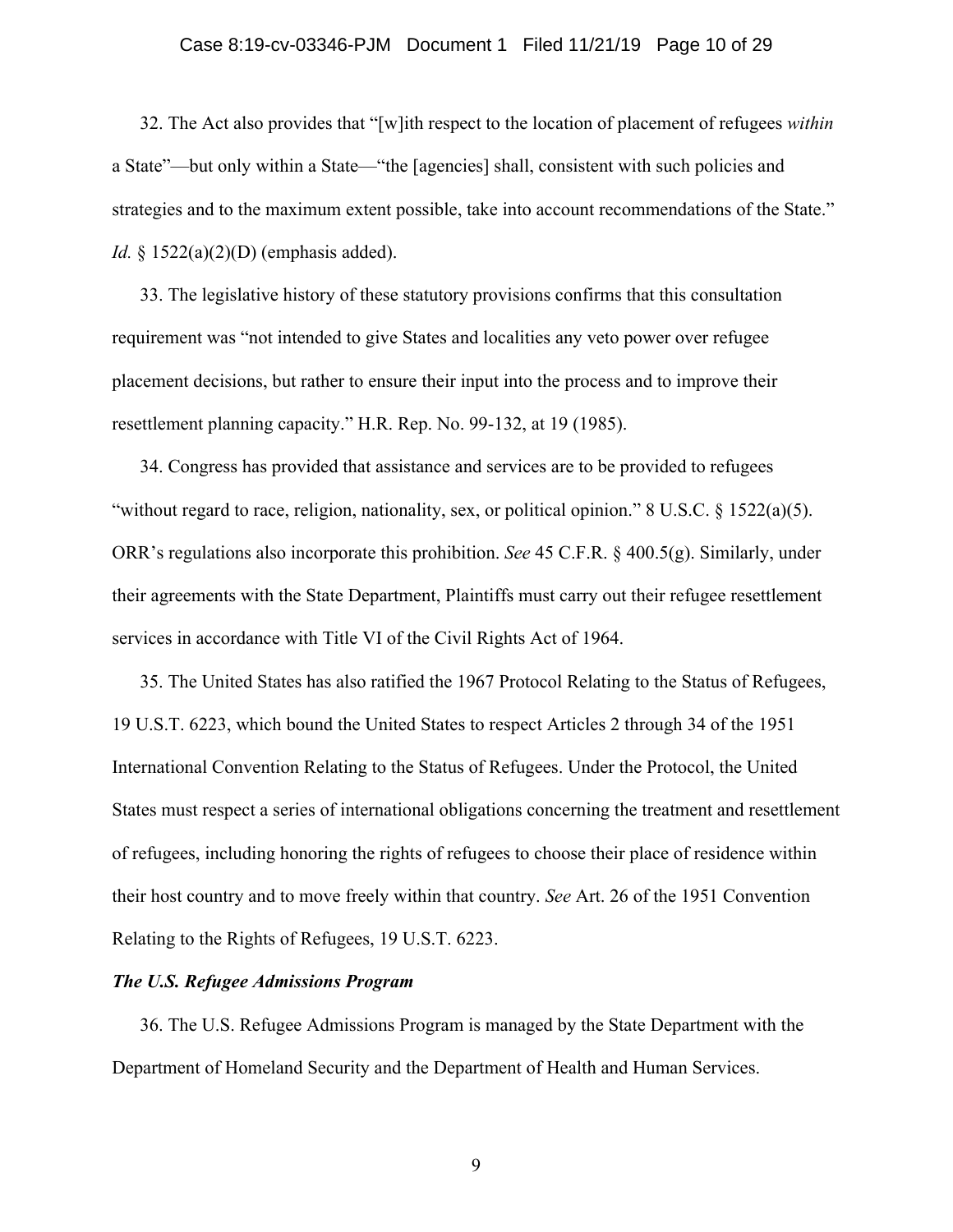### Case 8:19-cv-03346-PJM Document 1 Filed 11/21/19 Page 11 of 29

37. The State Department, through its cooperating agencies around the world, is responsible for facilitating the overall refugee application process, while the Department of Homeland Security has responsibility for determining an applicant's eligibility for refugee status under U.S. law.

38. Once the Department of Homeland Security conditionally approves an applicant for resettlement, the refugee receives a "sponsorship assurance" from one of the nine resettlement agencies ("Resettlement Agencies"), of which Plaintiffs are three.

39. The Resettlement Agencies enter into agreements with the State Department to participate in a congressionally created program that assists refugees after their resettlement. The agreements are called "cooperative agreements."

40. A refugee must receive a "sponsorship assurance" from a Resettlement Agency before she can travel to the United States. The Resettlement Agency assumes responsibility for placing the refugee with one of its affiliates, and for providing the refugee with initial services during her first 30 to 90 days in the United States.

41. In providing sponsorship assurances, Resettlement Agencies and their affiliates take responsibility for providing refugees with basic necessities and core services during their initial period of resettlement and—in coordination with publicly supported refugee service and assistance programs—assisting refugees in achieving economic self-sufficiency as soon as possible after their arrival in the United States.

42. Resettlement Agencies, directly and through affiliates, develop a close relationship with the refugee or refugee families they resettle, as they provide critical support during this vulnerable and challenging time.

43. For example, local resettlement offices provide many services that a refugee family is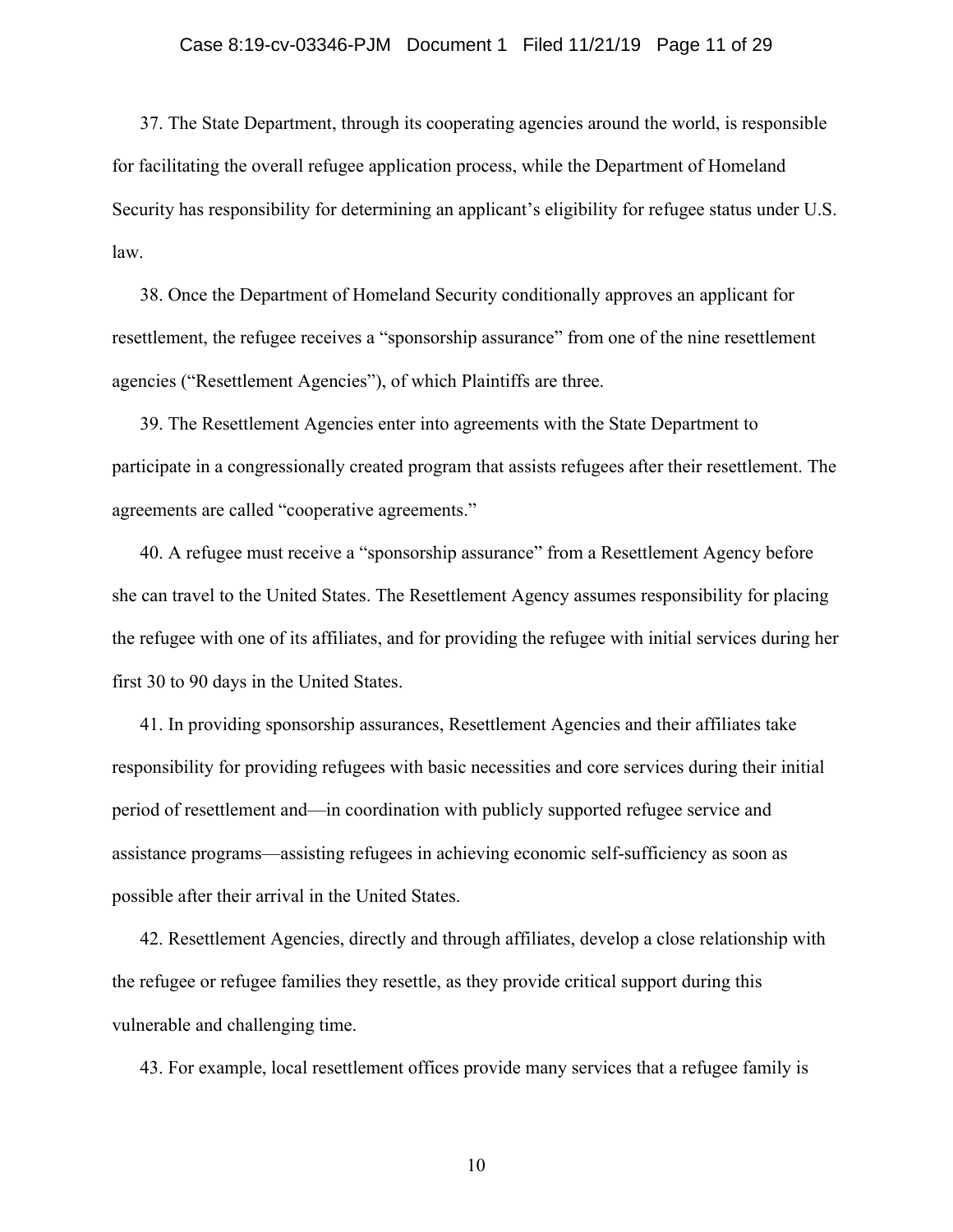### Case 8:19-cv-03346-PJM Document 1 Filed 11/21/19 Page 12 of 29

likely to require immediately upon their arrival, including finding housing and furnishing it, stocking the pantry, and making the family a welcome meal for their first night. When the refugees arrive, staff often greet them at the airport, along with needed translators and caseworkers.

44. After the refugees arrive, staff help with transportation and facilitate conversation while the refugees learn English. Affiliates even provide babysitting services so that the refugees can undertake the necessary steps to transition to life in America, like taking an English placement test or getting social security cards.

45. In the past, it took refugees 18 to 24 months from application for admission as a refugee to resettlement in the United States. In recent years, however, it has taken far longer.

### *Consultation and Placement*

46. Part of the sponsorship assurance process involves determining where in the United States a refugee will be resettled. This happens in two basic stages.

47. First, the State Department's Bureau of Population, Refugees, and Migration ("PRM") enters yearly into "cooperative agreements" with the nine Resettlement Agencies. Each cooperative agreement specifies both the number of refugees that the federal government and Resettlement Agency expect that the Agency will sponsor in the year ahead and their distribution among the jurisdictions in which the Resettlement Agency and/or its affiliates operate. The result is an overall annual placement plan that generally sets out the number of refugees to be placed in each location around the country.

48. In the second stage, PRM meets regularly—typically weekly—with the nine Resettlement Agencies to review individual refugee applicant case records and match the particular needs of each incoming refugee with the specific resources available in a local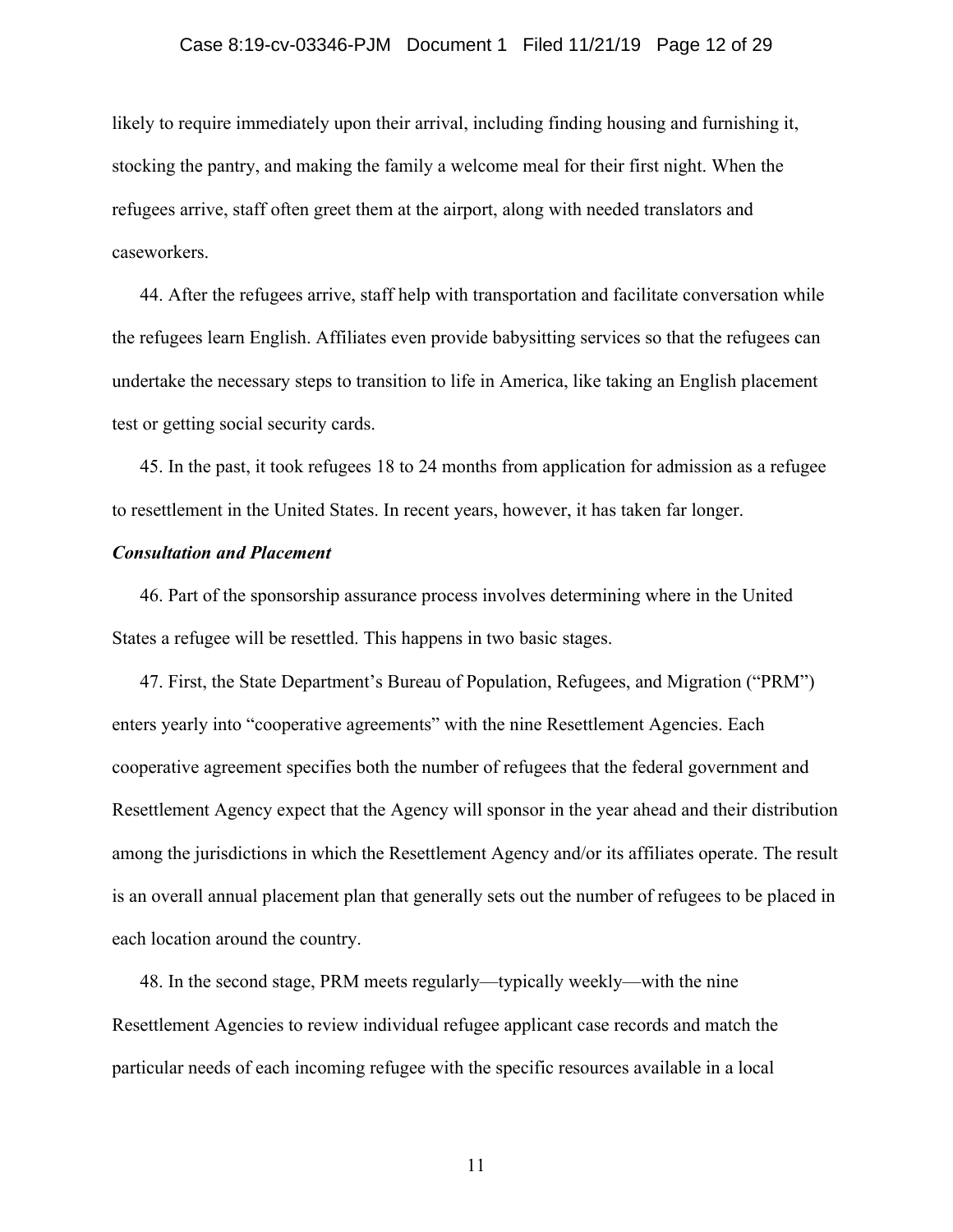community.

49. If a refugee has a relative or someone else designated as a "U.S. tie," then she must be placed in the location where that family member or friend resides, with limited exceptions. Otherwise, PRM and the relevant Resettlement Agency agree to resettle the refugee in the community whose resources best match the refugee's needs.

50. These decisions take considerable time and care and require weighing multiple factors.

51. Plaintiff HIAS, for example, has worked with outside researchers to develop software to enable it to improve its process of matching a newly admitted refugee with one of its local affiliates.

52. After a Resettlement Agency agrees to sponsor a refugee for resettlement, it notifies its local office or affiliate that it will receive the refugee for resettlement.

53. Upon receiving a notification of resettlement from a Resettlement Agency, the affiliate works to prepare for the refugee's arrival.

#### *Federal Funding for Refugee Assistance*

54. Federal funding for refugee resettlement and assistance falls into two main categories.

55. First, the State Department provides funding through the Reception and Placement Program, which covers up to the first 90 days a refugee is in the United States.

56. The Reception and Placement Program is administered through the cooperative agreements between the State Department and the Resettlement Agencies.

57. Resettlement Agencies use this funding to provide housing, essential furnishings, food, clothing, orientation, and assistance with access to other social, medical, and employment services. Under the cooperative agreements, Resettlement Agencies are reimbursed \$2,175 per refugee they sponsor (at least \$1,175 of which must be in direct assistance to the refugee, and up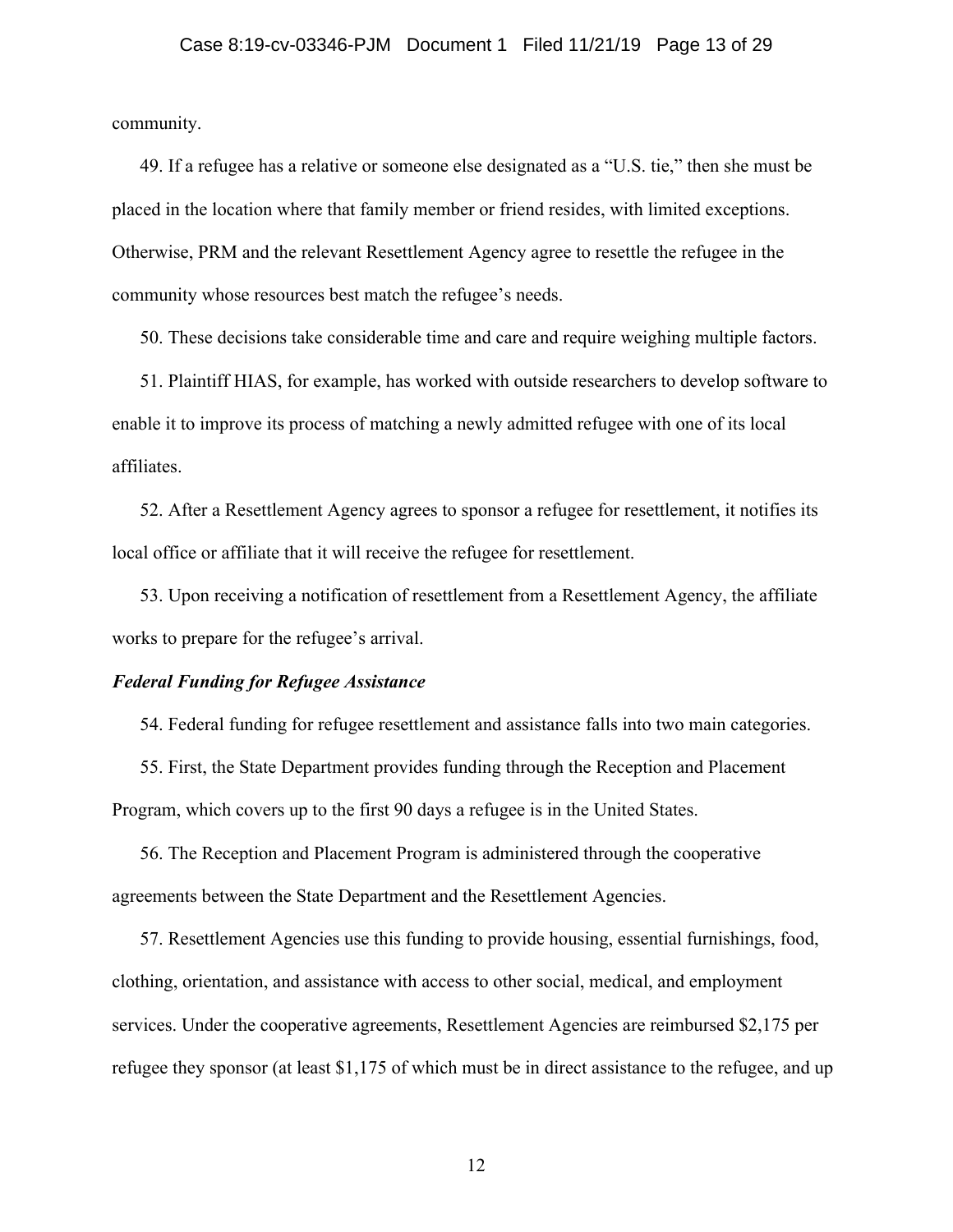### Case 8:19-cv-03346-PJM Document 1 Filed 11/21/19 Page 14 of 29

to \$1,000 of which may offset the cost of the affiliate's services and overhead supporting the refugee). This support is intended as a supplement to private resources the Resettlement Agencies and their affiliates are able to mobilize for the benefit of their refugee clients.

58. Second, ORR provides longer-term assistance to refugees, primarily through state governments. *See* 8 U.S.C. § 1522. ORR funds, among other things, transitional and medical services, as well as social services to help refugees become socially and economically selfsufficient. *See* 8 U.S.C. §§ 1521, 1522.

59. Additionally, ORR fully reimburses states for cash and medical assistance that they provide to refugees and their families. *See* 8 U.S.C. § 1522(e)(1).

60. The majority of refugee resettlement programs funded by ORR are administered by states. In order to receive these federal funds, a state must submit a state plan, which is approved by ORR. The state plan describes how the state will coordinate cash and medical assistance and otherwise meet the requirements imposed by the Refugee Act. *See id.* § 1522(a)(6); 45 C.F.R. §§ 400.4(a), 400.5(b).

61. If a state chooses to withdraw from the refugee resettlement program, it may do so with proper notice to ORR. *See* 45 C.F.R. § 400.301(a).

62. The Refugee Act does not condition the resettlement of refugees in a state on that state's participation in the refugee resettlement program.

63. If a state chooses to withdraw from the program, refugee resettlement continues in that state pursuant to alternative arrangements established by Congress and federal agencies. *See, e.g.,* 8 U.S.C. § 1522(e)(7); 45 C.F.R. § 400.301(c).

### *The Success of the Refugee Program*

64. Since the passage of the Refugee Act in 1980, this congressionally established process for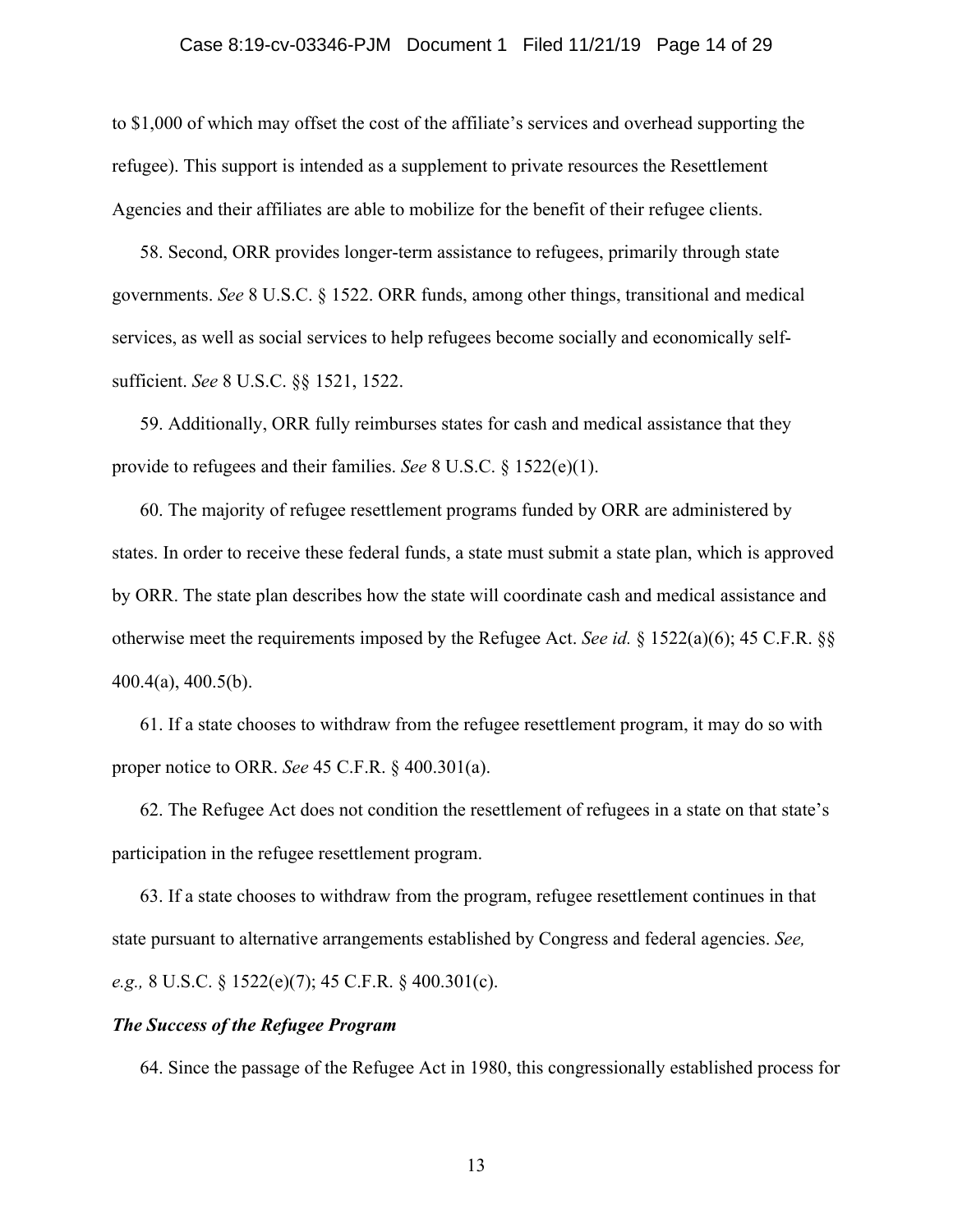### Case 8:19-cv-03346-PJM Document 1 Filed 11/21/19 Page 15 of 29

refugee placement and resettlement has proved enormously successful, with the United States serving as a world leader in humanitarian efforts to respond to the global refugee crisis. Refugees from all over the world have been resettled in hundreds of locations across the country.

65. The following map reflects the total number of refugees resettled in the United States per state over the last five fiscal years, according to data from PRM.



66. Since the passage of the Refugee Act in 1980, Plaintiffs and other Resettlement Agencies have grown their networks of volunteers, drawing in large part from their various faith communities, who are eager to welcome refugees.

67. Cities across the country have also sought to welcome refugees, recognizing the immense value refugees bring to local communities. Cities with declining populations, for instance, have been revived by the influx of newly admitted refugees. Refugees have invigorated local economies, brought innovation, and made communities stronger through their contributions to public life and cultural institutions.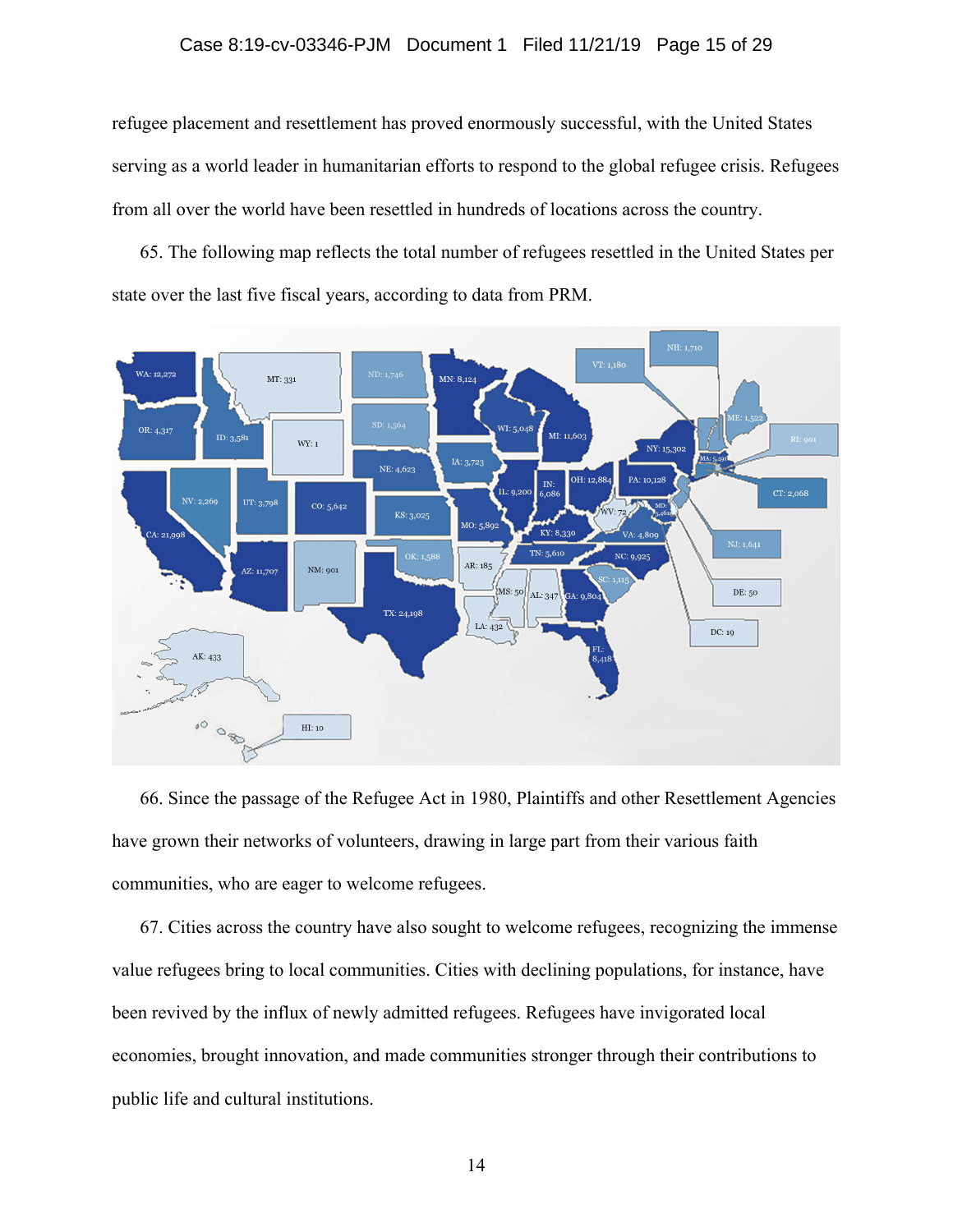### **President Trump's Targeting of Refugees and Efforts to Dismantle the Refugee Resettlement Infrastructure**

68. In response to the global refugee crisis and the Syrian civil war, the United States began to accept more refugees. The United States raised the annual goal for refugee admissions from 70,000 to 85,000 in fiscal year 2016, and then to 110,000 in fiscal year 2017 in response to the scale of the current global refugee crisis.

69. Some politicians responded to this increase by encouraging and exploiting anti-refugee resentment. Then-Governor of Indiana Mike Pence was one of numerous state officials who attempted to block the resettlement of Syrian refugees in their states based on fearmongering that Syrian refugees represented a "Trojan horse" through which radical Islamic terrorists would enter the United States.

70. These state attempts to prevent refugee resettlement were uniformly blocked by the federal courts. *See, e.g.*, *Exodus Refugee Immigration, Inc. v. Pence*, 838 F.3d 902, 903-04 (7th Cir. 2016); *Tex. Health and Human Servs. Comm. v. United States*, 193 F. Supp. 3d 733, 745 (N.D. Tex. 2016); *Alabama v. United States*, 198 F. Supp. 3d 1263, 1278 (N.D. Ala. 2016). The Seventh Circuit found then-Governor Pence's actions to be discriminatory and based on nothing other than "nightmare speculation" of ISIS terrorists posing as refugees. *Exodus Refugee Immigration*, 838 F.3d at 903.

71. Amid this wave of anti-refugee sentiment, then-candidate Trump campaigned on a promise to exclude Muslim refugees, whom he vilified as "radical Islamic terrorists," from entering the United States. Within his first week in office, President Trump made good on his promise by signing Executive Order 13769, which, among other things, called for a 120-day suspension of the U.S. refugee admissions program and an indefinite ban on the resettlement of Syrian refugees. *See* Exec. Order No. 13769, Protecting the Nation From Foreign Terrorist Entry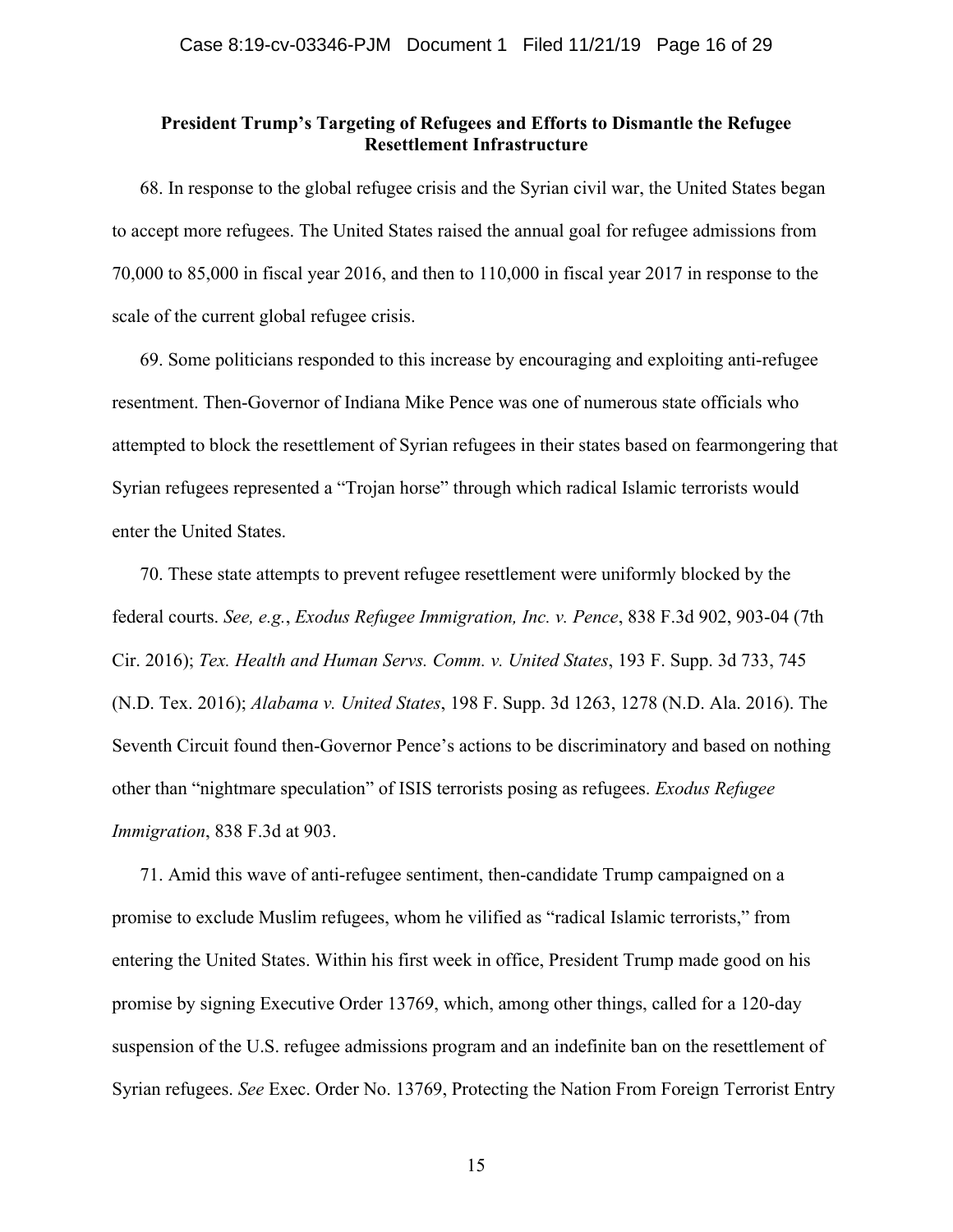### Case 8:19-cv-03346-PJM Document 1 Filed 11/21/19 Page 17 of 29

Into the United States, 82 Fed. Reg. 8977 (Jan. 27, 2017). Executive Order 13769 also dramatically slashed the annual goal for refugee admissions set by President Obama by more than half. Federal courts immediately blocked certain provisions of Executive Order 13769, but the Trump Administration was undeterred. It continued with an onslaught of policies aimed at driving down refugee admission rates and dismantling the refugee resettlement infrastructure.

72. As a result of these efforts, the United States did not come close to meeting the annual refugee admissions goal for fiscal year 2018, which was already the lowest in the history of the United States' refugee resettlement program. Of the 45,000 admissions slots created by the Presidential Determination for fiscal year 2018, 82 Fed. Reg. 49,083 (Sept. 29, 2017), less than half that number of refugees were in fact admitted. Processing times for refugees seeking to be reunited with family members through the follow-to-join program also slowed to a near standstill.

73. As the end of fiscal year 2019 approached, the Administration announced it would propose yet another record-low refugee admissions goal of only 18,000. This represents less than one-fifth of the average (95,000) of all annual refugee admission goals set by previous presidents since the enactment of the Refugee Act in 1980.

74. Although the statute requires the President to set the annual refugee admissions goal before the beginning of the new fiscal year (that is, before October 1), *see* 8 U.S.C. § 1157(a)(2), President Trump delayed signing the Presidential Determination setting the Fiscal Year 2020 admissions goal for more than four weeks.

75. During that four-week delay, refugee admissions were yet again suspended. As a result, hundreds of refugees, many of whom have been waiting years to be resettled to safety in the United States, had their travel canceled during this period.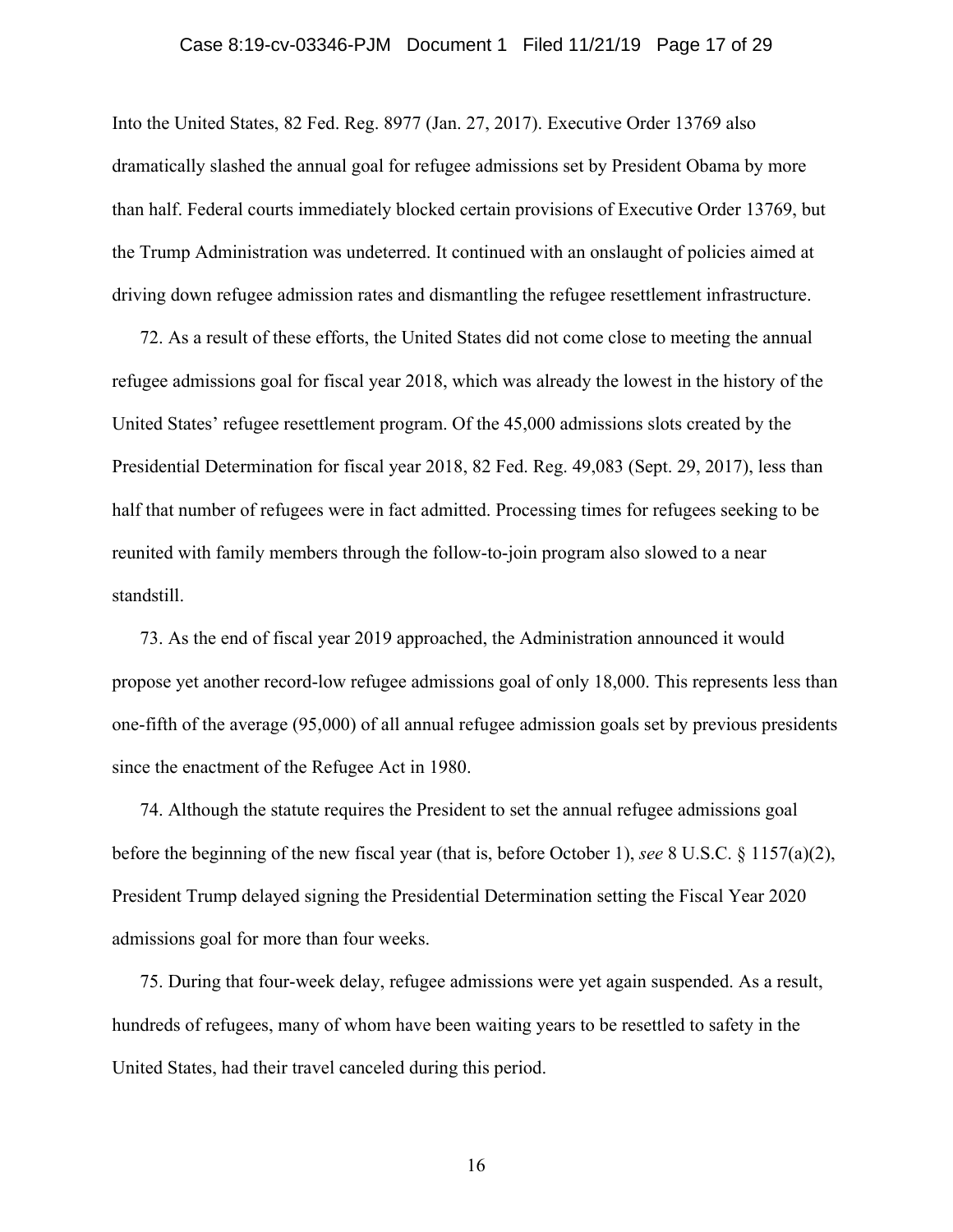### Case 8:19-cv-03346-PJM Document 1 Filed 11/21/19 Page 18 of 29

76. All of these actions—the suspensions of refugee admissions, the slashing of the annual refugee admissions goal, the failure to meet even slashed goals, and the delay in making the statutorily required determination—have not just harmed refugees waiting to come to the United States. They have also devastated refugees already here and the organizations that seek to help them.

77. The sharp drop in refugee admissions has forced Resettlement Agencies and their affiliates to make significant budget cuts. That, in turn, has reduced their ability to help refugees already resettled in the United States who continue to rely on Resettlement Agencies for support, including after their initial government-funded benefits run out. It has also meant the loss of community support critical to the United States' ability to resettle refugees in the future.

#### **The Refugee Veto Executive Order**

78. On September 26, 2019, President Trump signed Executive Order 13888, entitled "Enhancing State and Local Involvement in Refugee Resettlement" ("Executive Order" or "Order"). *See* 84 Fed. Reg. 52,355 (Sept. 26, 2019).

79. The Order is similar to a provision included within President Trump's first two Muslim ban executive orders, both of which directed the Secretary of State to give states and localities the maximum possible role in determining the placement or resettlement of refugees in their jurisdictions.

80. Despite being in effect since the first week of President Trump's time in office, this directive did not materially change the limited, statutorily defined role states and localities have long played in making such determinations.

81. Thus, the Order challenged here is far more prescriptive: it requires the Secretary of State and the Secretary of HHS to "[w]ithin 90 days . . . develop and implement a process to determine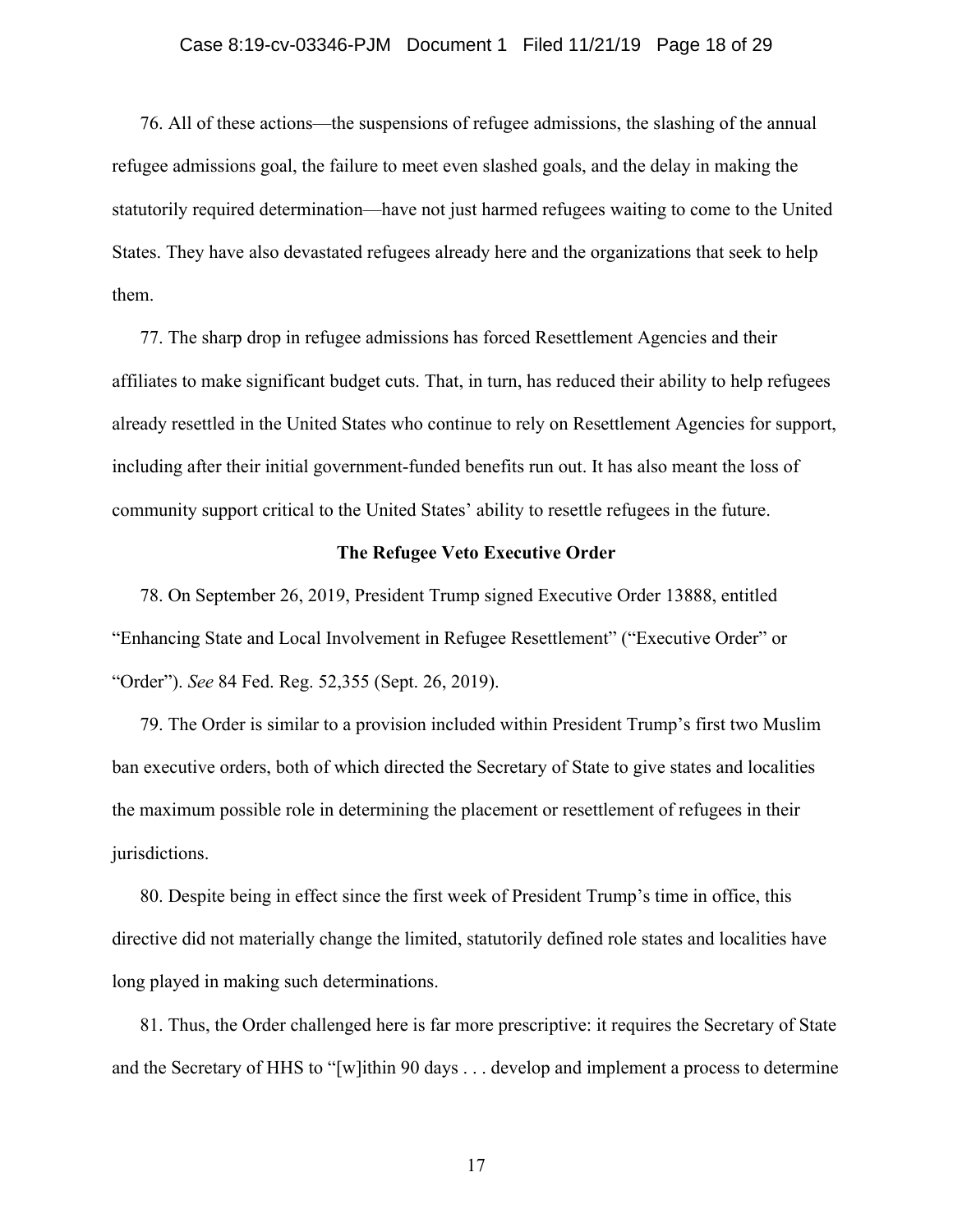### Case 8:19-cv-03346-PJM Document 1 Filed 11/21/19 Page 19 of 29

whether the State and locality both consent, in writing, to the resettlement of refugees within the State and locality, before refugees are resettled within that State and locality . . . ." Exec. Order § 2(a). The Order also requires the Secretary of State to "publicly release any written consents of States and localities to resettlement of refugees." *Id.*

82. The Order does not define "locality," nor does it identify who within the State or "locality" is authorized to provide the written consent it requires.

83. It further directs the Secretaries of State and HHS to develop and implement a process by which "if either a State or locality has not provided consent to receive refugees under the Program, then refugees should not be resettled within that State or locality unless the Secretary of State concludes, following consultation with the Secretary of Health and Human Services and the Secretary of Homeland Security, that failing to resettle refugees within that State or locality would be inconsistent with the policies and strategies established under  $8 \text{ U.S.C.} \& 1522(a)(2)(B)$ and (C) or other applicable law." Exec. Order  $\S 2(b)$ .

84. The Order exempts refugees seeking to reunite with certain family members in the United States pursuant to 8 U.S.C. § 1157(c)(2)(A) from the operation of section 2(b). *See* Exec. Order  $§$  2(c).

85. Under 8 U.S.C. § 1157(c)(2)(A), spouses and unmarried children under age twenty-one of already resettled refugees are entitled to admission to the United States in the same status as their spouse or parent so long as they are not inadmissible. *See* 8 U.S.C.  $\S$  1157(c)(2)(A). Refugees seeking admission under this statute are sometimes referred to as "follow-to-join refugees."

86. The Order does not exempt follow-to-join refugees from the operation of section 2(a). 87. Refugees resettled to the United States outside of the follow-to-join process are *also*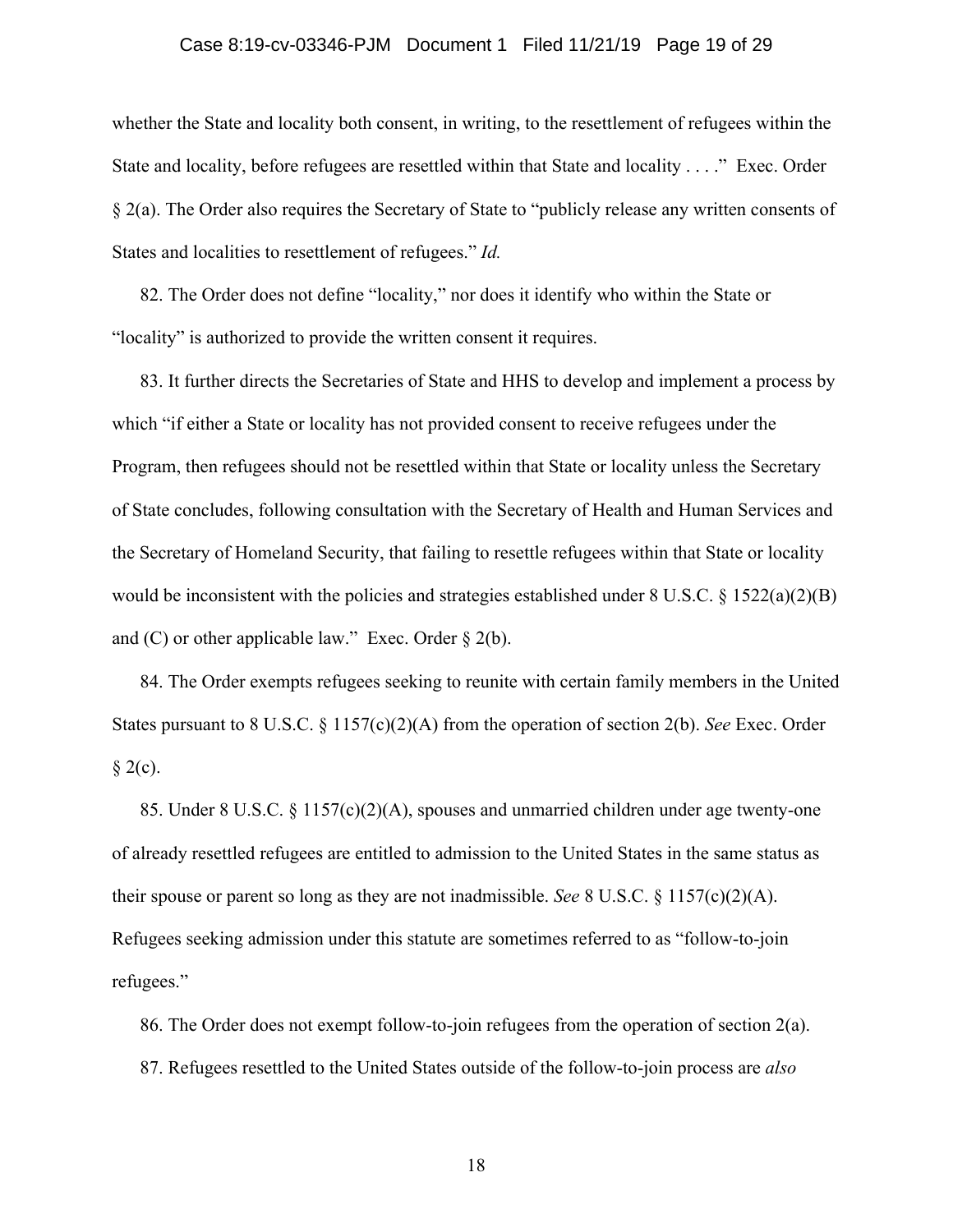frequently reuniting with family members already here; yet family reunification outside of the follow-to-join process is not exempted from any of the Order's provisions.

### **Defendants' Implementation of the Executive Order**

88. Defendants have already begun implementing the Executive Order.

89. Pursuant to that implementation, Defendants have decided that, as of June 1, 2020, refugees may not be resettled in a particular location unless the governments of both the "locality" and the encompassing state have affirmatively provided written consent for refugees to be resettled there.

90. Instead of soliciting those consents themselves, Defendants have decided to require the Resettlement Agencies, including Plaintiffs, to do so.

91. These decisions are reflected in the Notice of Funding Opportunity ("Funding Notice") PRM issued on November 6, 2019 for its Reception and Placement Program for Fiscal Year 2020, which will run from June 1, 2020 to September 30, 2020.

92. To be considered for the Reception and Placement Program for the 2020 fiscal year, a Resettlement Agency must submit an application according to the instructions in the Funding Notice by January 21, 2020 at 12:00 p.m. EST.

93. As stated in the Funding Notice, PRM is requiring applicants to "seek written consent for resettlement of refugees for FY 2020 from the state governor's office and the chief executive officer of the local government (county or county equivalent)."

94. The requirement to seek written consent applies not only to those applicants proposing to manage resettlement for adult refugees and refugee children traveling with their families, but also to those applicants proposing to assist with placing unaccompanied refugee minors into foster care.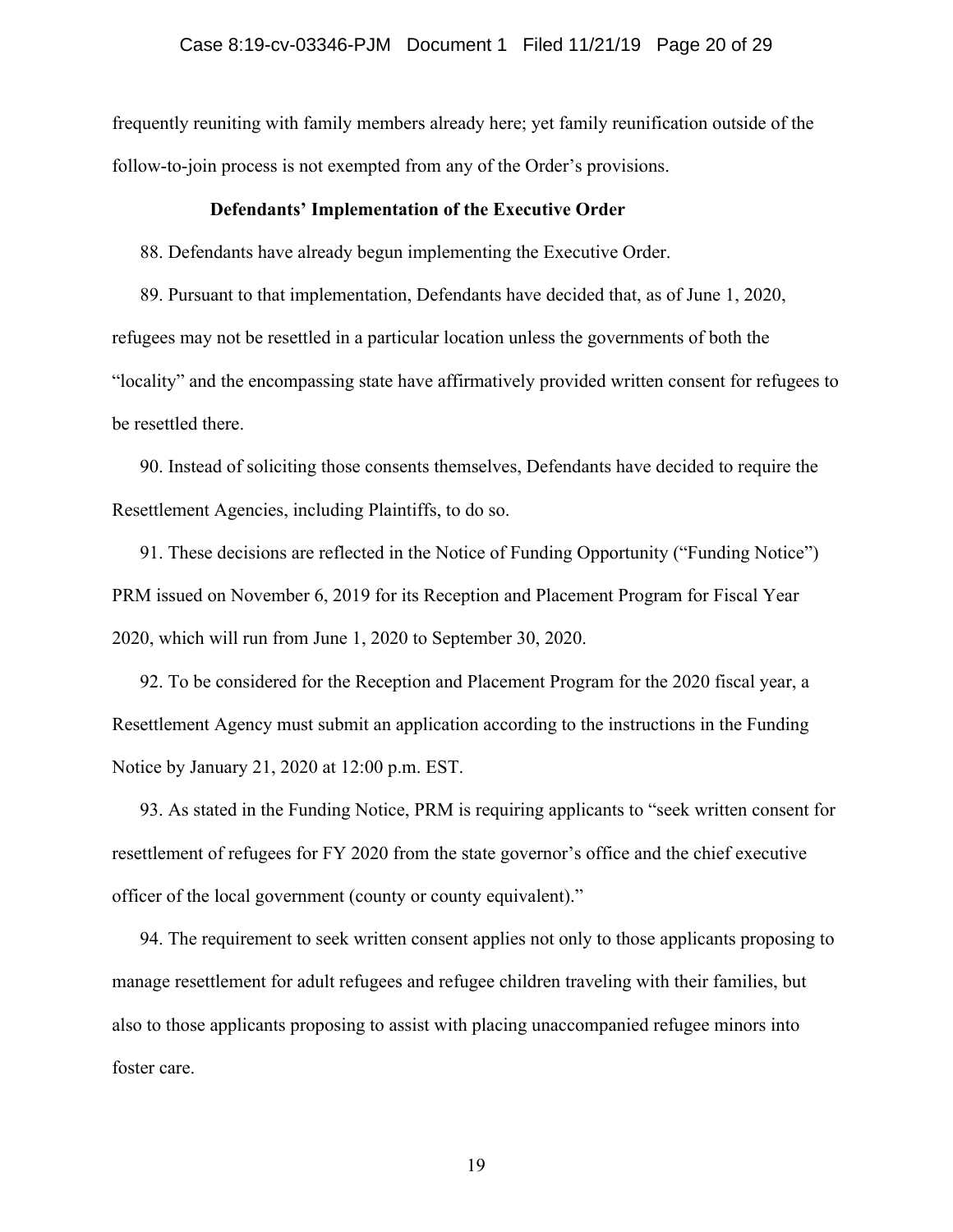#### Case 8:19-cv-03346-PJM Document 1 Filed 11/21/19 Page 21 of 29

95. The requirement to seek consent does not depend on whether the refugee to be resettled is a follow-to-join refugee.

96. The Funding Notice requires that applicants provide in their proposal a "list of state and local government consents."

97. For each listed state, the Resettlement Agency must also include supporting documentation in the form of "a letter of consent from the state governor's office" or, if consent is "unavailable," a "note [of] the date [the applicant] sought the consent and that it is unavailable."

98. For each listed locality, the Resettlement Agency must also include supporting documentation in the form of "a letter of consent from the chief executive officer of the local government (county or county equivalent)" or, if consent is "unavailable," a "note [of] the date the [applicant] sought the consent and that it is unavailable."

99. The Funding Notice instructs that "PRM will not permit placement in states or localities that lack such documentation."

100. PRM will treat consents as a prerequisite to resettlement.

101. This is evident, for example, from the Funding Notice's instructions regarding placement of refugees outside of PRM's prescribed ordinary resettlement radius of 50- or 100 miles within the state of a particular local office. Applicants proposing to manage placement of refugees outside that placement radius must propose a model that "include[s] an approach that ensures refugees are placed only in states and localities that have consented to receive refugees."

102. The Funding Notice also advises applicants that "state and local consents are not required for refugee resettlement *before* the award period." (emphasis added).

103. Moreover, although section 2(b) of the Executive Order suggests the possibility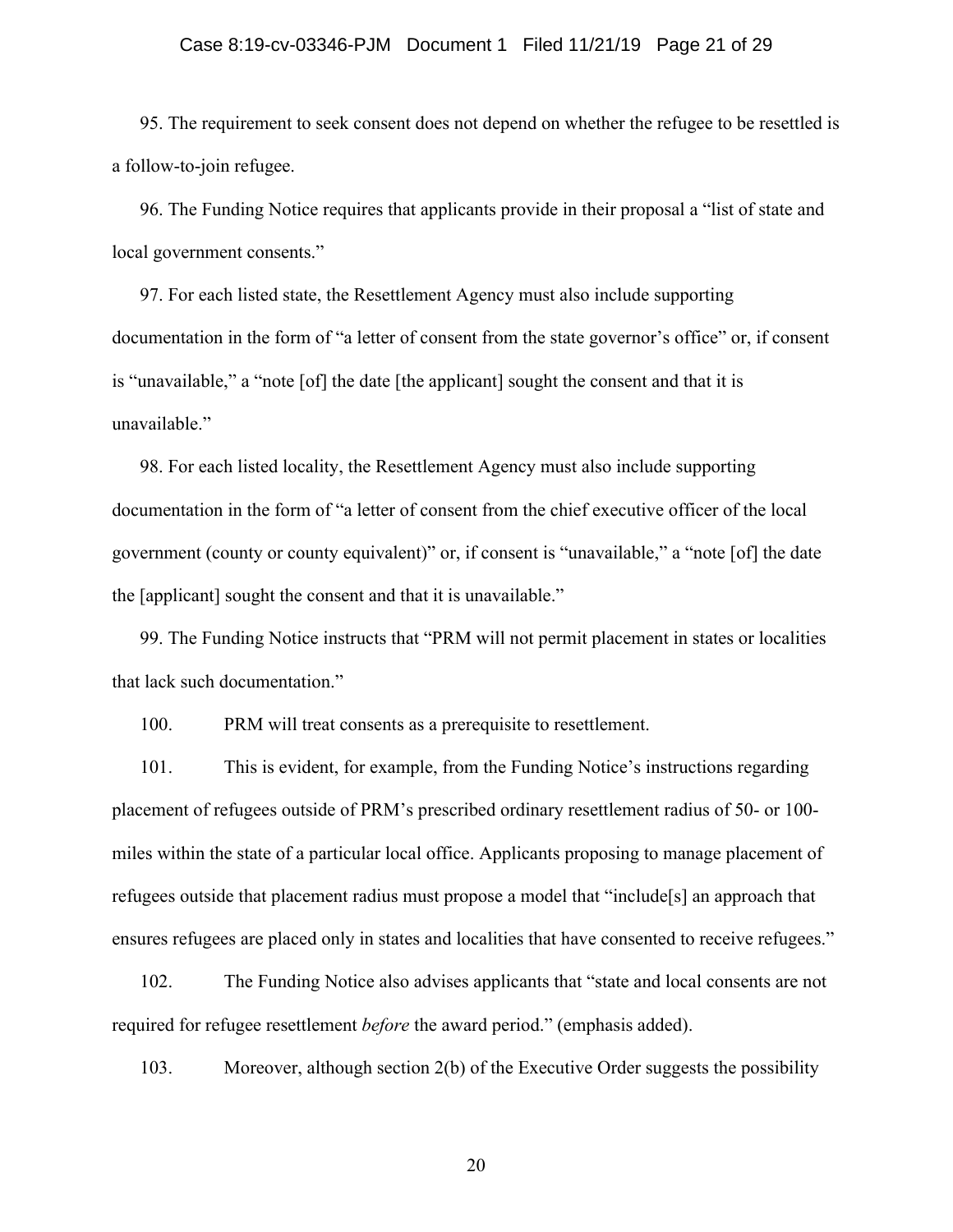### Case 8:19-cv-03346-PJM Document 1 Filed 11/21/19 Page 22 of 29

that the lack of consent from a particular state or local government might not preclude refugee resettlement there, the implementation of the Order, as evidenced by the Funding Notice, does not provide for such a possibility.

### **The Executive Order and Its Implementation Irreparably Harm Plaintiffs**

104. Plaintiffs are three of the nine national Resettlement Agencies with current cooperative agreements with the State Department to resettle refugees through the Reception and Placement Program.

105. Refugee resettlement lies at the heart of the Plaintiffs' work in the United States. The Plaintiffs share a mission to stand with and advocate on behalf of refugees and other persecuted people and engage their respective faith communities in welcoming refugees and newcomers. Plaintiffs' missions and work are the product of sincerely held religious beliefs.

106. Plaintiffs collectively have resettled millions of refugees.

107. Plaintiffs' current cooperative agreements end on May 31, 2020. Starting on June 1, 2020, Plaintiffs must have a new cooperative agreement in order to continue assisting newly admitted refugees with their resettlement in the United States.

108. Per the Funding Notice's requirements, Plaintiffs must submit their proposals for refugee resettlement by January 21, 2020 in order to be considered for a new cooperative agreement.

109. For clients assigned to them through the State Department's process, Plaintiffs provide direct resettlement services or partner with other organizations across the country to do so.

110. HIAS currently provides refugee resettlement support through its various affiliate offices in 11 states: California, Delaware, Florida, Massachusetts, Michigan, New York, North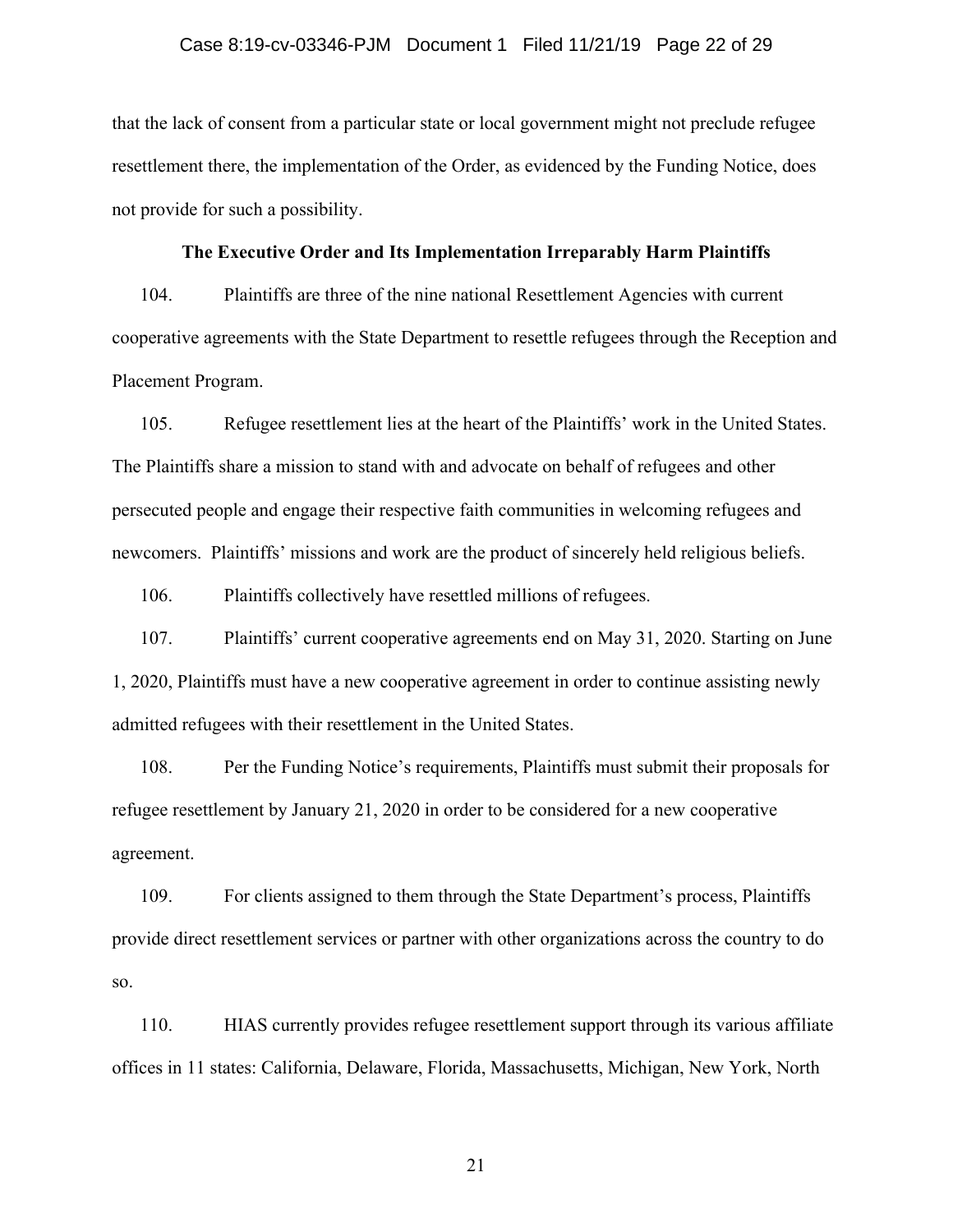Carolina, Ohio, Pennsylvania, Washington, and Wisconsin.

111. Either directly or through its affiliates, CWS currently maintains resettlement offices in 19 locations in 16 states: California, Florida, Georgia, Illinois, Indiana, Kentucky, Michigan, Nebraska, New Hampshire, New York, North Carolina, Ohio, Oregon, Pennsylvania, Texas, and Virginia.

112. LIRS provides resettlement services for adult refugees and families through affiliates in 30 locations. LIRS also resettles unaccompanied refugee children through affiliates in 15 locations. In all, LIRS provides services in the District of Columbia and 23 states: Arkansas, Arizona, California, Colorado, Florida, Georgia, Maryland, Massachusetts, Michigan, Minnesota, Nebraska, New Mexico, New York, North Carolina, North Dakota, Oregon, Pennsylvania, South Carolina, South Dakota, Texas, Virginia, Washington, and Wisconsin.

113. Some of LIRS's affiliates resettle both unaccompanied refugee children and other refugees, but most of its affiliates only resettle one or the other group.

114. Plaintiffs' success as Resettlement Agencies depends on their broad network of affiliates and offices around the country. In order to carry out their work effectively, Plaintiffs and their affiliates invest considerably in a network of individuals and entities whose cooperation is both useful and necessary to successfully resettle refugees, including landlords, medical providers, employers, government agencies, congregations, civic organizations, and foster care providers.

115. Plaintiffs also rely heavily on the work of their volunteers, often drawing upon their faith communities that believe—as Plaintiffs do—that refugee resettlement is a fulfillment of the religious calling to welcome the stranger. In turn, Plaintiffs serve as a conduit, providing these faith communities with an opportunity to express this sense of calling.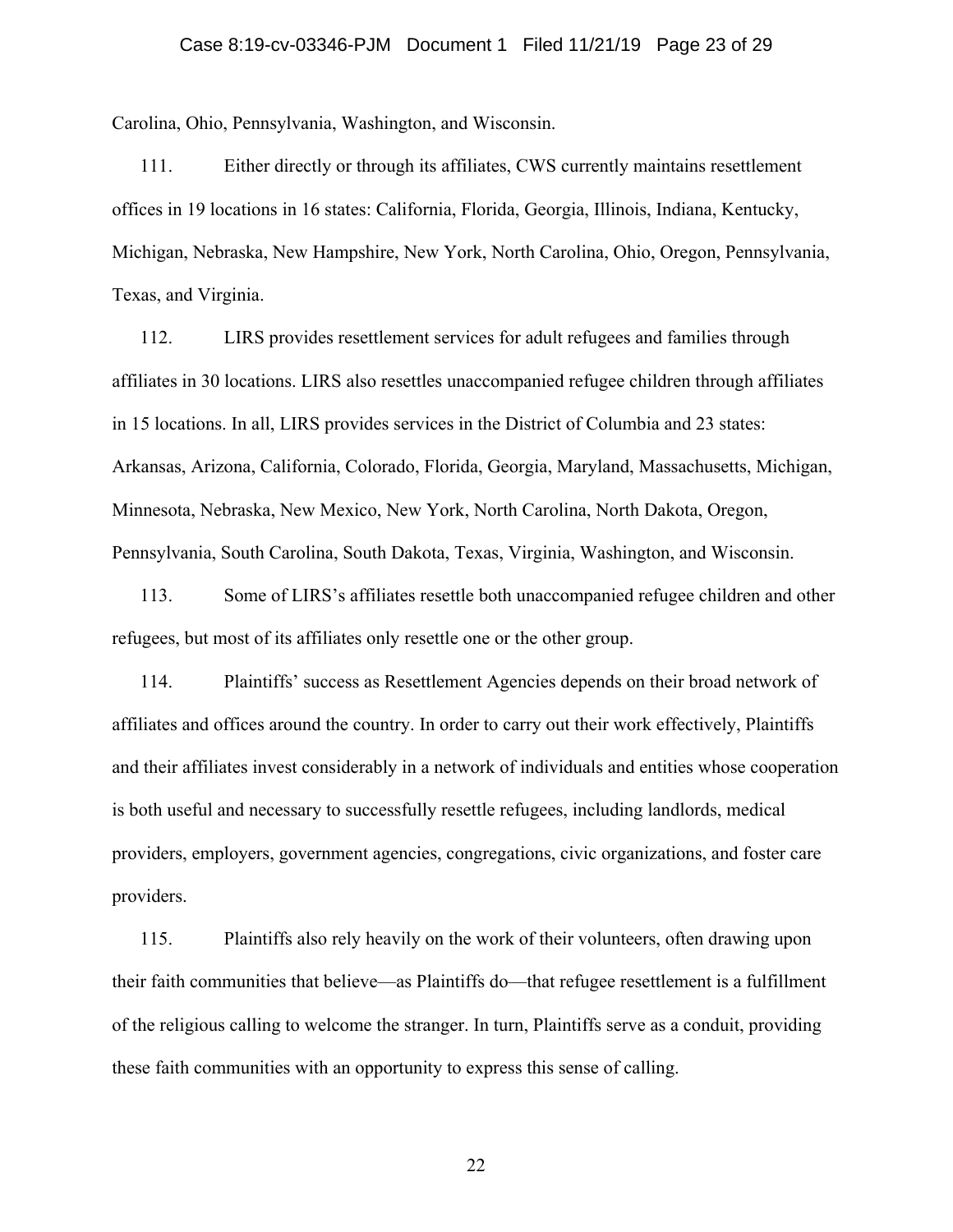### Case 8:19-cv-03346-PJM Document 1 Filed 11/21/19 Page 24 of 29

116. As a result of the Executive Order and its implementation, Plaintiffs must seek the written consent of all relevant state and local governments in every location where they propose to resettle refugees in the current fiscal year.

117. Plaintiffs must document these consents before January 21, 2020, when their proposal in response to the Funding Notice is due.

118. If Plaintiffs do not document the relevant consents by this deadline, they will be unable to continue resettling refugees in those locations.

119. If Plaintiffs or their affiliates are not permitted to continue resettling refugees, they may be unable to sustain their operations and be forced to close local resettlement offices. This would frustrate Plaintiffs' missions and harm their overall operations.

120. The relationships and goodwill that Plaintiffs and their affiliates have cultivated over the course of several decades is difficult to rebuild once lost and cannot be transferred to new localities and states.

121. Moreover, if Plaintiffs are forced to close certain of their affiliates, their ability to continue to provide services under the Reception and Placement Program itself may be threatened. This is so because in awarding cooperative agreements, the State Department considers a Resettlement Agency's geographic reach and whether it has demonstrated low rates of "secondary migration," a term referring to the phenomenon in which a refugee quickly decides to move away from his or her initial placement.

122. More generally, secondary migration creates inefficiencies and burdens because the initial Resettlement Agency affiliate must coordinate with the receiving Resettlement Agency affiliate to transfer services for the refugee who has moved. Moreover, the initial affiliate loses its investment in the refugee's initial resettlement, and the refugee must expend time and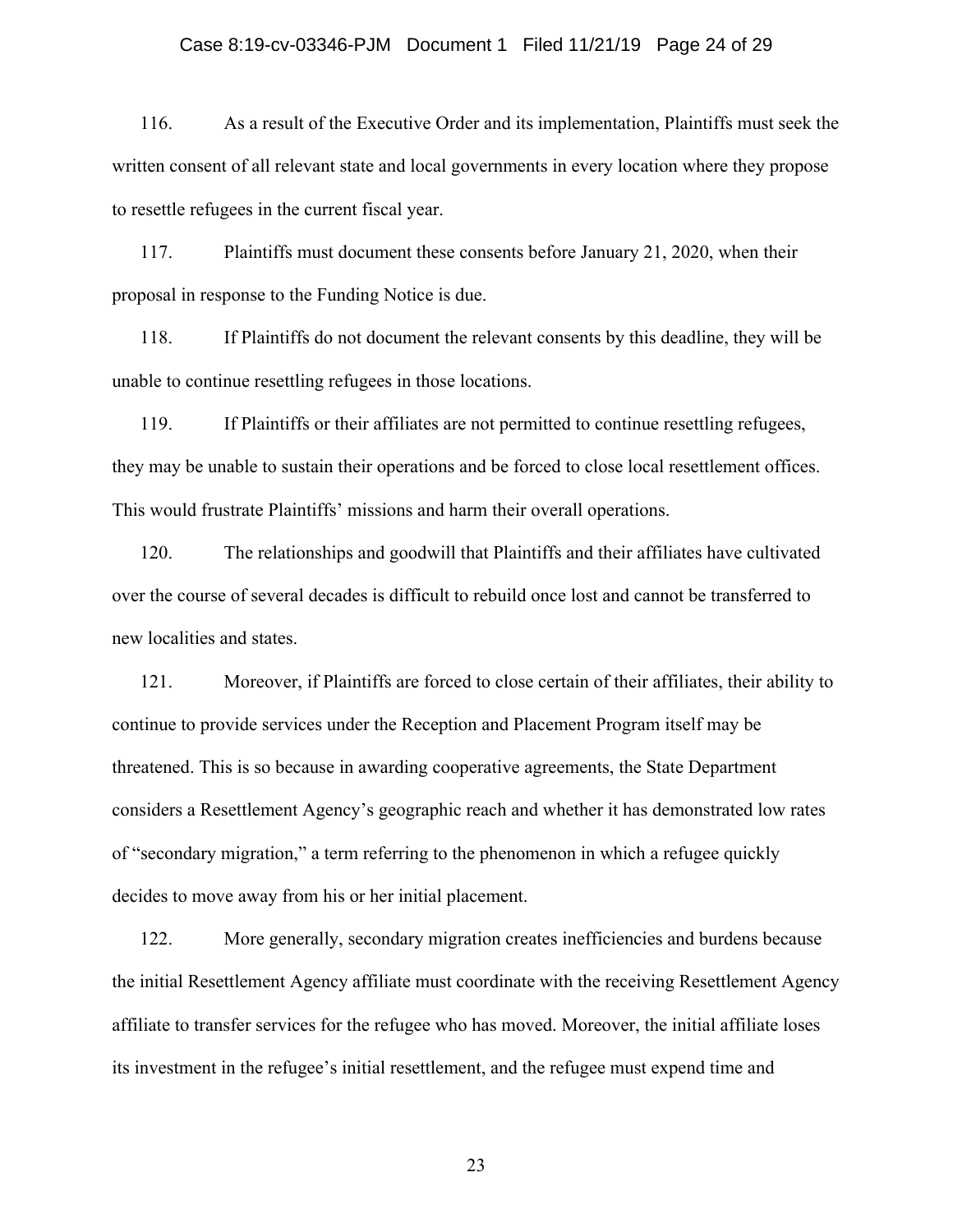### Case 8:19-cv-03346-PJM Document 1 Filed 11/21/19 Page 25 of 29

resources to relocate.

123. In order to try to avoid these harms, Plaintiffs must engage in considerable lobbying activities to solicit written consents from state and local governments, as required by the Executive Order. Plaintiffs and their affiliates expect to spend thousands of hours lobbying scores of state and local governments if the Executive Order remains in effect.

124. Lobbying on this scale will result in the diversion of Plaintiffs' resources, which will threaten their ability to engage in work in furtherance of their missions.

125. The burdens imposed by being required to document written consents are especially severe because of uncertainty around the precise locations where refugees may have U.S. ties or otherwise wish to resettle. Moreover, because refugees ordinarily may be placed anywhere within a 50- or 100-mile in-state radius of an affiliate office, Plaintiffs' affiliates generally must solicit consents from well beyond the counties in which they reside.

126. For Plaintiff LIRS, this issue is compounded by the fact that in addition to the services that it provides to refugees through the Reception and Placement Program, it is one of only two national Resettlement Agencies that participates in the Unaccompanied Refugee Minor ("URM") program. Under this program, LIRS works with the State Department and HHS to provide child welfare services to refugee children who are resettled in the United States without a parent or custodian.

127. This work includes identifying, screening and educating potential foster families, and placing refugee children with those families. An appropriate foster family can be located *anywhere within a participating state*, which means that maintaining the ability to operate the URM program will require LIRS to obtain the written consent of every "county or county equivalent" in every state where the program operates.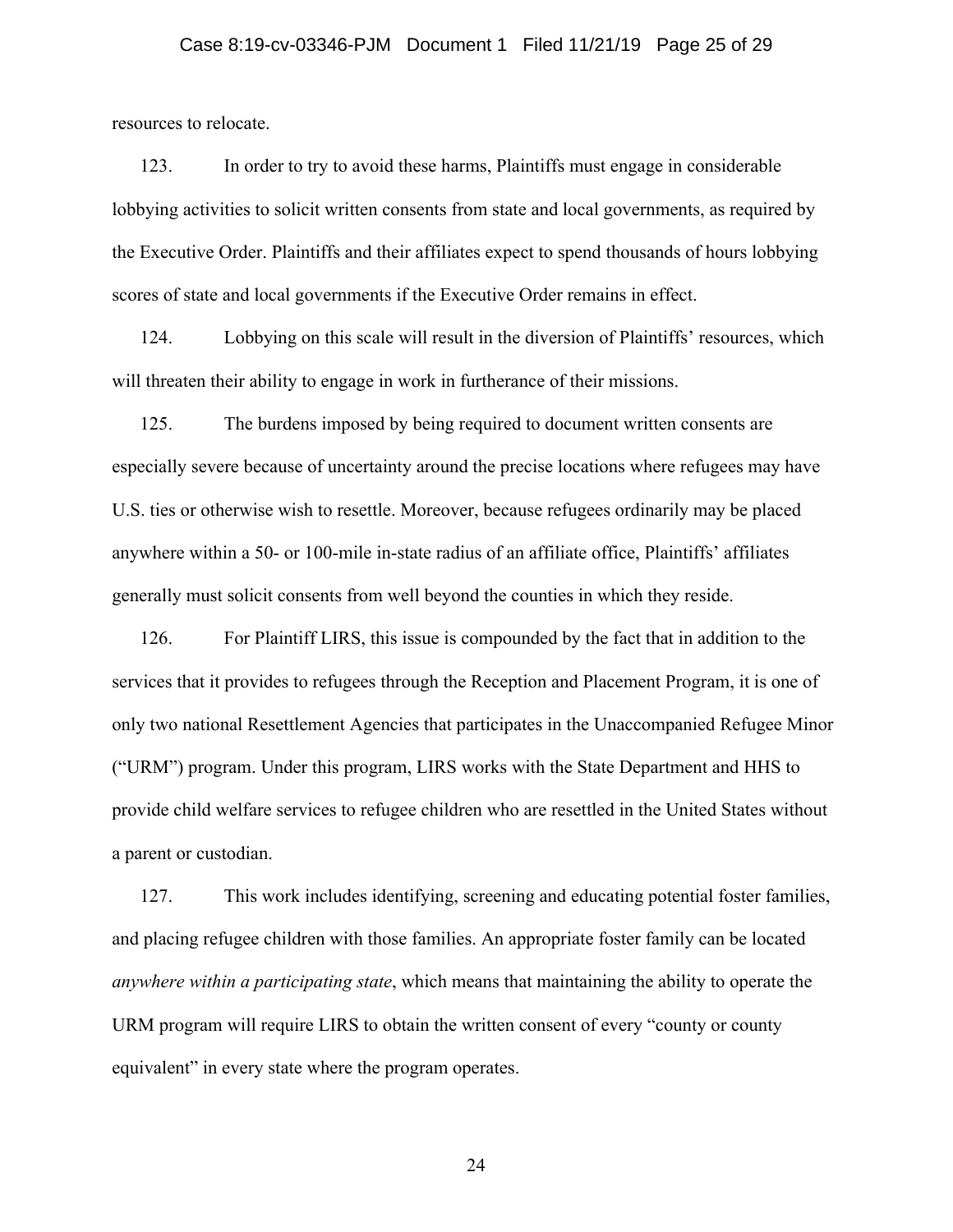### Case 8:19-cv-03346-PJM Document 1 Filed 11/21/19 Page 26 of 29

128. Plaintiffs are concerned that time spent lobbying state and local officials for consent could expose it or its affiliates—all of whom are non-profit organizations—to liability under state or federal laws regulating lobbying, particularly by non-profits.

129. The process for obtaining consents has been made more difficult as a result of Defendants' failure to provide sufficient guidance clarifying what the Executive Order requires. For example, the Funding Notice fails to explain its use of "county equivalent" so as to enable Plaintiffs and their affiliates to solicit consent from such an entity. As a result, Plaintiffs have been forced to divert significant resources to address questions from their affiliates about the Order.

130. The Executive Order and its implementation burden and threaten Plaintiffs' ability to fulfill their missions in accordance with their religious values.

### **CLAIMS FOR RELIEF**

### **FIRST CLAIM FOR RELIEF (Violation of the Refugee Act)**

131. The foregoing allegations are repeated and incorporated as though fully set forth herein.

132. The Refugee Act sets out the conditions and considerations for the domestic resettlement of refugees, including the placement of refugees among and within the states. *See* 8 U.S.C. § 1522(a).

133. The Refugee Act also specifies that the President must "determine[]" the total number of refugees to be admitted within a given fiscal year, after consultation with Congress. *See* 8 U.S.C. § 1157(a)(2) & (e).

134. Within this congressionally created scheme, the state and local governments' role in decisions regarding placement of admitted refugees is well-defined—they are to be consulted.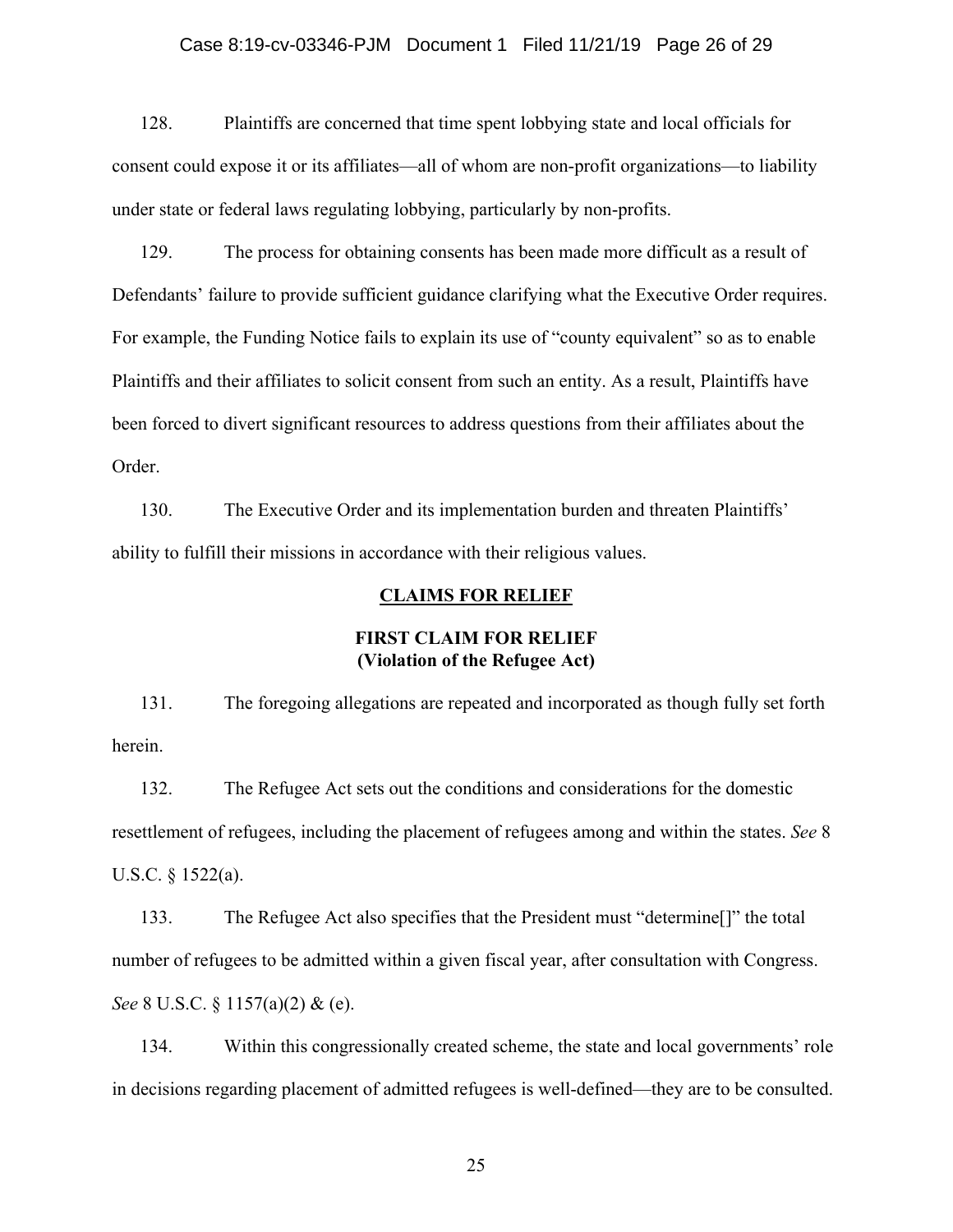*See* 8 U.S.C. § 1522(a)(2)(A)-(D).

135. Under the Refugee Act, refugee placement and/or resettlement may not be conditioned on either the state or the local government's approval, much less both.

136. The Executive Order and the Defendants' implementation of it violate the Refugee Act.

## **SECOND CLAIM FOR RELIEF (Violation of the Administrative Procedure Act)**

137. The foregoing allegations are repeated and incorporated as though fully set forth herein.

138. Defendants' actions taken to implement the Executive Order, including but not limited to Defendants' conditioning of refugee placement and resettlement on prior state and local written consent, are arbitrary, capricious, an abuse of discretion or otherwise not in accordance with law; contrary to constitutional right, power, privilege, or immunity; and in excess of statutory jurisdiction, authority, or limitations, or short of statutory right.

139. Defendants' actions taken to implement the Executive Order were arbitrary and capricious because they failed to follow their own policies, procedures, and regulations.

140. Defendants' actions taken to implement the Executive Order, including Defendants' conditioning of refugee placement on prior state and local written consent, constitute a legislative rule issued without observance of the notice and comment procedure required by 5 U.S.C. § 553.

141. Defendants' implementation of the Executive Order must therefore be set aside pursuant to the Administrative Procedure Act, 5 U.S.C. § 706(2)(A)-(D).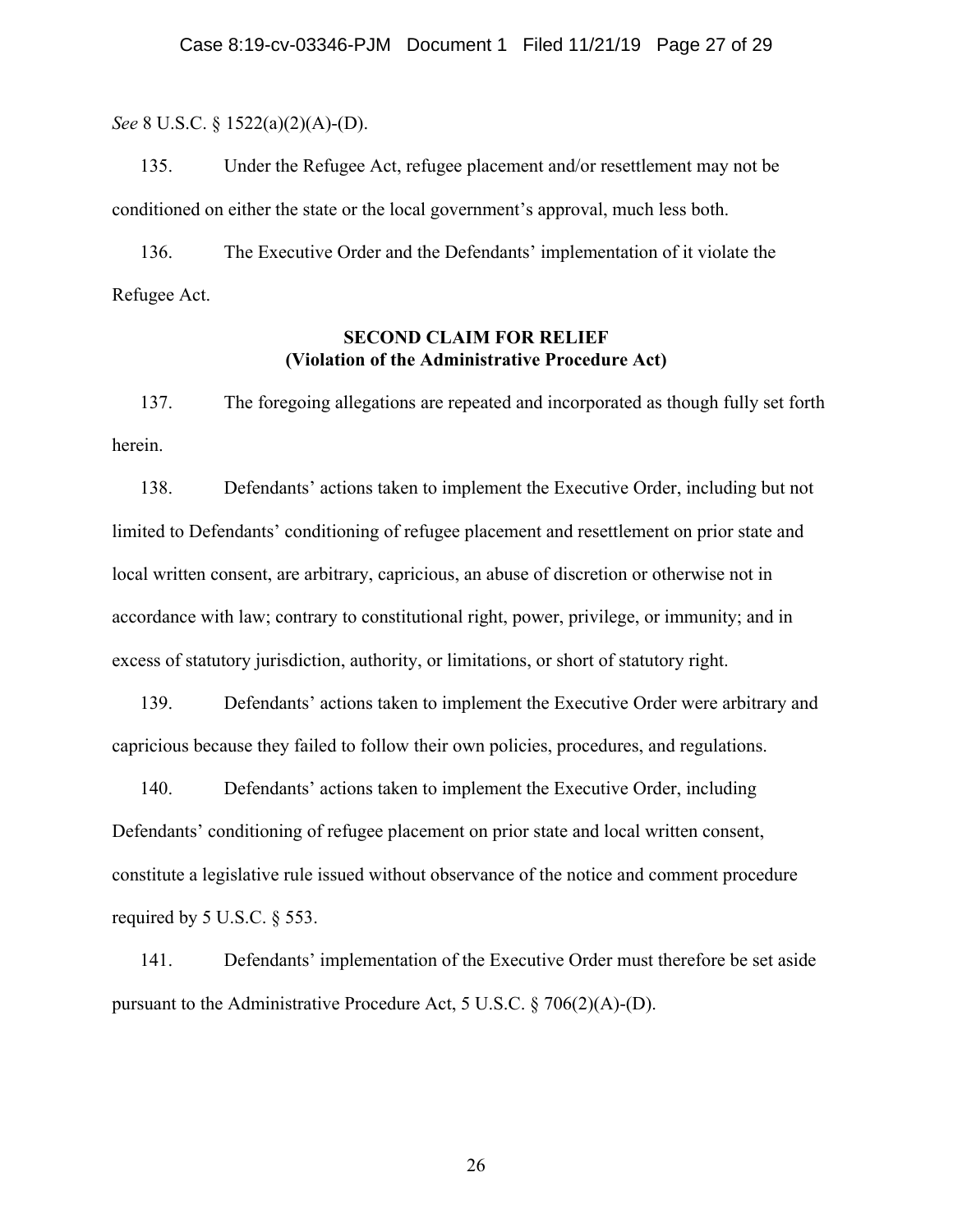## **THIRD CLAIM FOR RELIEF (Violation of the U.S. Constitution – Federalism)**

142. The foregoing allegations are repeated and incorporated as though fully set forth herein.

143. Under the U.S. Constitution, the federal government has the exclusive authority to determine law and policy regarding noncitizens and immigration, including the exclusive authority to determine the admission and exclusion of refugees.

144. The Executive Order and Defendants' implementation of it seek to delegate to state and local governments authority that the Constitution vested exclusively with the federal government.

145. The Executive Order and Defendants' implementation of it are therefore preempted by the principle of federalism on which the Constitution is structured.

# **PRAYER FOR RELIEF**

WHEREFORE, Plaintiffs pray for the following relief:

- A. A preliminary and permanent injunction enjoining Defendants, their officials, agents, employees, assigns, and all persons acting in concert or participating with them from implementing or enforcing any portion of the Executive Order;
- B. A declaration that the Executive Order is unlawful and invalid;
- C. A declaration that conditioning refugee placement on the written consent from state and local governments is unlawful and invalid;
- D. An order awarding Plaintiffs costs of suit and reasonable attorneys' fees and expenses pursuant to any applicable law;
- E. Such other and further relief as the Court deems equitable, just, and proper.